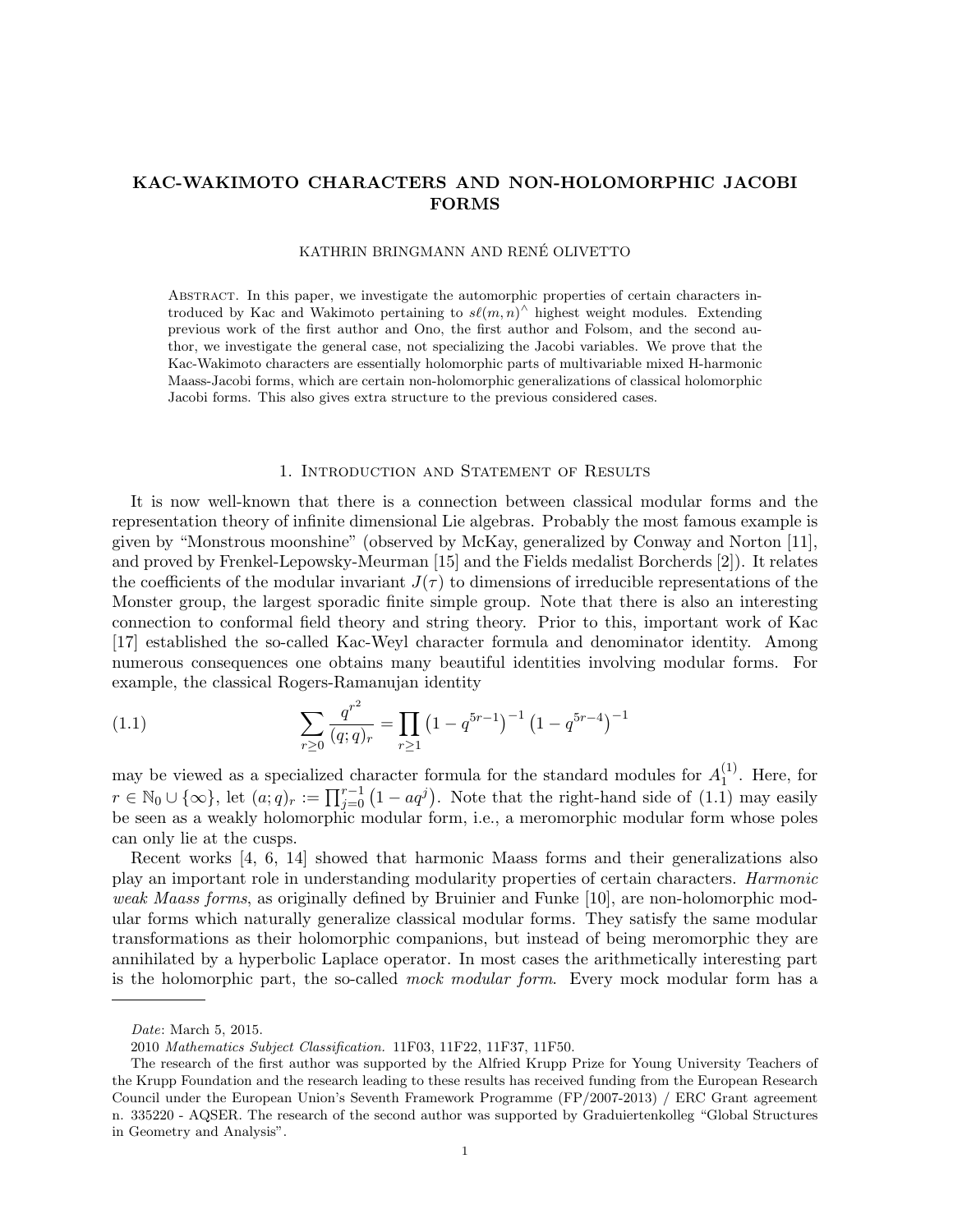certain hidden companion, its shadow, which is necessary to fully understand the mock modular form. This shadow, which is a classical modular form of dual weight  $2 - k$ , may be obtained from the associated harmonic Maass form of weight  $k$  by applying the differential operator  $\xi_k := 2i\text{Im}(\tau)^k \frac{\partial}{\partial \overline{\tau}}$ . To give one example of a mock modular form, Zagier [16] showed that the  $\zeta_k := 2i$  in  $(\tau)$   $\frac{1}{\partial \overline{\tau}}$ . To give one example of a mock modular form, zagler [10] showed that the generating function of Hurwitz class numbers is a mock modular form of weight  $3/2$  with shadow  $\Theta(\tau) := \sum_{n \in \mathbb{Z}} q^{n^2}$ , where throughout  $q := e^{2\pi i \tau}$ .

In this paper, we show that (non-holomorphic) Jacobi forms also beautifully enter the picture. A (holomorphic) Jacobi form is a two variable generalization of modular forms satisfying a modular and elliptic transformation law. Furthermore, one requires certain growth conditions which can be stated in terms of its Fourier expansion. There is a well-developed theory of Jacobi forms due to Eichler and Zagier [13]. See also Section 2 for some basic facts on Jacobi forms required in this paper. In particular, there exists an important correspondence between them and modular forms of half-integral weight given by the so-called theta decomposition. The theory has since grown enormously, establishing deep connections to different types of automorphic forms and many other areas of mathematics and physics. In particular, interest for meromorphic Jacobi forms arose since coefficients of such Jacobi forms often encode interesting combinatorial statistics including Dyson's rank of partitions, and using properties of the Jacobi forms gives interesting combinatorial results. Furthermore, Jacobi forms also play a key role in understanding modularity of generating functions of quantum black holes [12].

Returning to Lie superalgebras, Kac and Wakimoto [18] have recently found a character formula for the affine Lie superalgebra  $s\ell(m, n)$ <sup>^</sup> for  $\text{tr}_{L_{m,n}(\Lambda_{(\ell)})} q^{L_0}$   $(m > n \ge 1$  integers), where  $L_{m,n}(\Lambda_{(\ell)})$  is the irreducible  $s\ell(m,n)$ <sup> $\wedge$ </sup> module with highest weight  $\Lambda_{(\ell)}$ , and  $L_0$  is the "energy operator". In important special cases the first author, in joint work with Ono [6] and then with Folsom [4], investigated a question raised by Kac concerning the "modularity" of the characters  ${\rm tr}_{L_{m,n}(\Lambda_{(\ell)})} q^{L_0}$ . To state these results, we recall the precise shape of the Kac-Wakimoto characters

(1.2) 
$$
\operatorname{ch} F = \sum_{\ell \in \mathbb{Z}} \operatorname{ch} F_{\ell} \zeta^{\ell} = e^{\Lambda_0} \prod_{k \ge 1} \frac{\prod_{r=1}^{m} \left(1 + \zeta \beta_r q^{k - \frac{1}{2}}\right) \left(1 + \zeta^{-1} \beta_r^{-1} q^{k - \frac{1}{2}}\right)}{\prod_{j=1}^{n} \left(1 - \zeta \beta_{m+j} q^{k - \frac{1}{2}}\right) \left(1 - \zeta^{-1} \beta_{m+j}^{-1} q^{k - \frac{1}{2}}\right)},
$$

where  $\beta_s$  are indeterminates. We note that the coefficient functions ch $F_\ell$  depend upon the range in which  $\zeta$  is taken. The change when moving to a different range is known as "wall crossing". We naturally decompose these coefficients as a "mock" piece and a piece exhibiting the wall-crossing behavior.

In previous works [4, 5, 6, 14] only the situation that all  $\beta_s = 1$  has been treated. It has been shown that in this case the characters may be viewed in the framework of *almost harmonic weak* Maass forms, which are sums of harmonic weak Maass forms under iterates of the raising operator (themselves therefore non-harmonic weak Maass forms) multiplied by almost holomorphic modular forms, which are modular polynomials in  $\text{Im}(\tau)^{-1}$ . In the simplest case when  $n=1$  one obtains the product of a usual modular form and a harmonic weak Maass form (the associated holomorphic part is called *mixed mock modular form*).

In this paper we show that considering the additional variables in (1.2) imposes extra structure which gives a cleaner picture for the specialized character as these are, by the present work, specializations of *mixed H-harmonic Maass-Jacobi forms*. These are, briefly speaking, nonholomorphic Jacobi forms annihilated by certain differential operators, multiplied by (weak) Jacobi forms. For the precise definitions see Section 2.

**Theorem 1.1.** The multivariable Kac-Wakimoto characters ch $F_\ell$  are the holomorphic parts of mixed H-harmonic Maass-Jacobi form.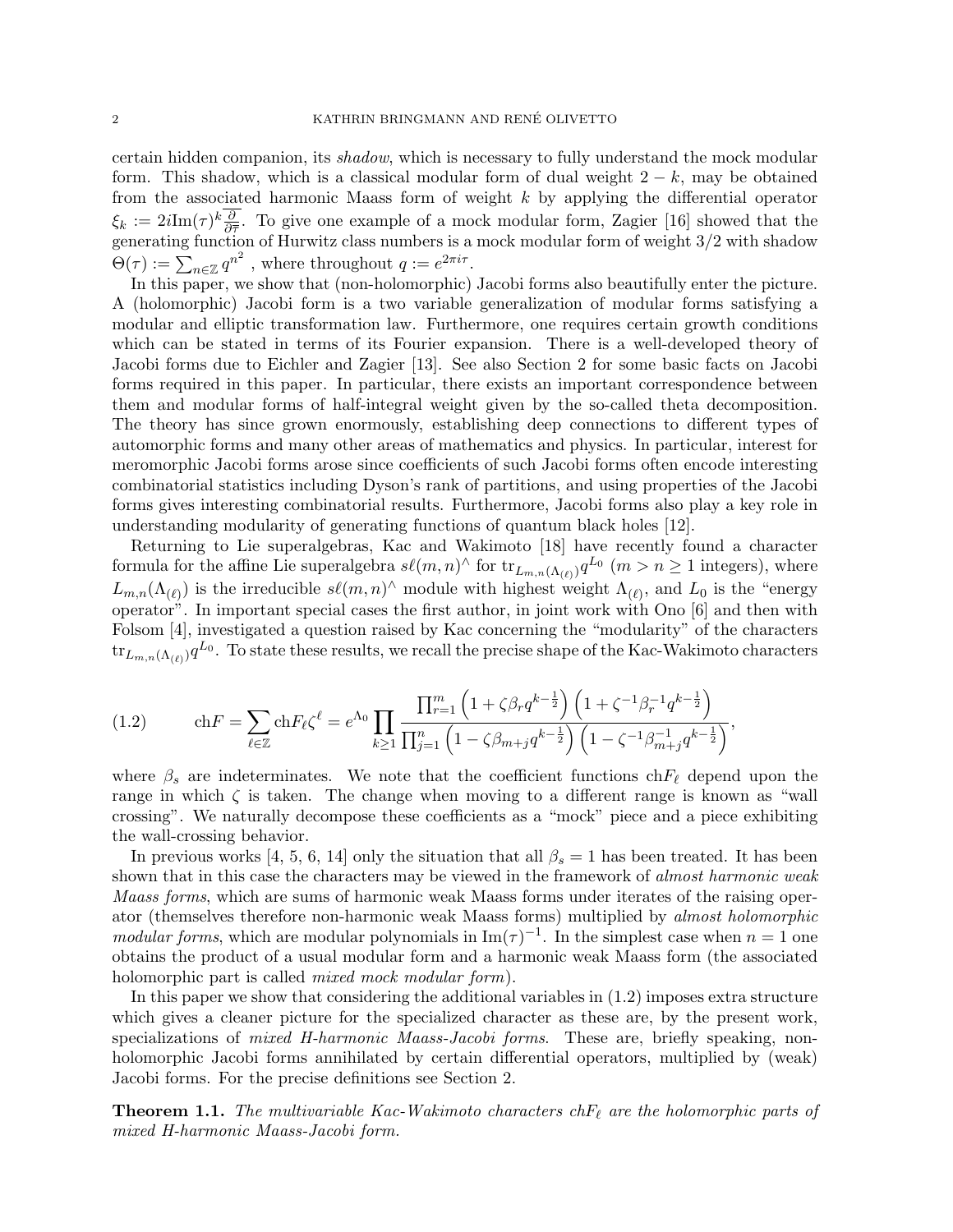We next allow some of the Jacobi variables to be equal. This gives rise to a more complicated structure, due to the fact that the corresponding meromorphic Jacobi form has higher order poles. In order to describe this situation, we need to introduce almost Maass-Jacobi forms. Briefly speaking these are sums of H-harmonic Maass-Jacobi forms under iterates of the raising operator multiplied by almost holomorphic Jacobi forms under iterates of the lowering operator. To better describe the functions of interest, note that (1.2) can be written in term of Jacobi theta-functions. Therefore, after shifting variables and up to powers of the  $\eta$ -function, we can restrict to the study of the following meromorphic Jacobi form

(1.3) 
$$
\Phi(z, \mathbf{u}; \tau) := \frac{\prod_{r=1}^{s} \vartheta \left(z + u_r + \frac{1}{2}; \tau\right)^{m_r}}{\prod_{j=1}^{t} \vartheta \left(z - w_j; \tau\right)^{n_j}},
$$

where  $\vartheta$  is the Jacobi theta function defined in (3.1). Moreover, s, t,  $m_r$ ,  $n_j \in \mathbb{N}$ ,  $\tau \in \mathbb{H}$  is the modular variable,  $z \in \mathbb{C}$ , and  $\mathbf{u} := (u_1, \dots, u_s, w_1, \dots, w_t) \in \mathbb{C}^{s+t}$  are the elliptic variables. We furthermore assume that  $m := \sum_{r=1}^{s} m_r > n := \sum_{j=1}^{t} n_j$ , where  $m \equiv n \equiv 0 \pmod{2}$  (the other residue classes can be treated similarly as demonstrated by the second author in [22], in the 1-variable case) and we fix  $M := \frac{m-n}{2}$ . Furthermore, one can also study the case  $m = n$  as it has been done in [5] for the one-variable case by the first author, Folsom, and Mahlburg. We obtain the following modularity result.

**Theorem 1.2.** The Fourier coefficients in z of the meromorphic Jacobi form  $\Phi$  are the holomorphic parts of almost Maass-Jacobi forms.

For a more precise version of the theorem, we refer the reader to Theorem 7.1.

The remainder of the paper is organized as follows. In Section 2, we recall the definition of certain non-holomorphic Jacobi forms and harmonic Maass-Jacobi forms, new automorphic objects that describe the structure of the Kac-Wakimoto characters. In Section 3, we extend the canonical decomposition of a meromorphic Jacobi form to the multivariable case. The one variable case was previously described by Dabholkar, Murty, and Zagier in [12] for poles of order at most 2. Any meromorphic Jacobi form then splits into a so-called finite part and a polar part. In Section 4, we describe the polar part in terms of well-known modular objects, namely almost holomorphic Jacobi forms. Each piece of the decomposition can be completed by adding a non-holomorphic term, in order to obtain a non-holomorphic Jacobi form. This is described in Section 5. In Section 6, we recall the definition of certain differential operators, namely the Maass raising and lowering operators, and we show how they naturally appear in the structure of the Kac-Wakimoto characters. We also describe the action of other differential operators on them. Theorem 1.1 is proved in Section 7.

# **ACKNOWLEDGEMENTS**

The research of the first author was supported by the Alfried Krupp Prize for Young University Teachers of the Krupp Foundation and the research leading to these results has received funding from the European Research Council under the European Union's Seventh Framework Programme (FP/2007-2013) / ERC Grant agreement n. 335220 - AQSER. The research of the second author was supported by Graduiertenkolleg "Global Structures in Geometry and Analysis". The authors also thank V. Kac, A. Milas, and O. Richter for useful comments on an earlier version of the paper.

### 2. Holomorphic and non-holomorphic Jacobi forms

In this section we recall the definition of classical Jacobi forms [13, 26], as well as certain non-holomorphic generalization [7, 8].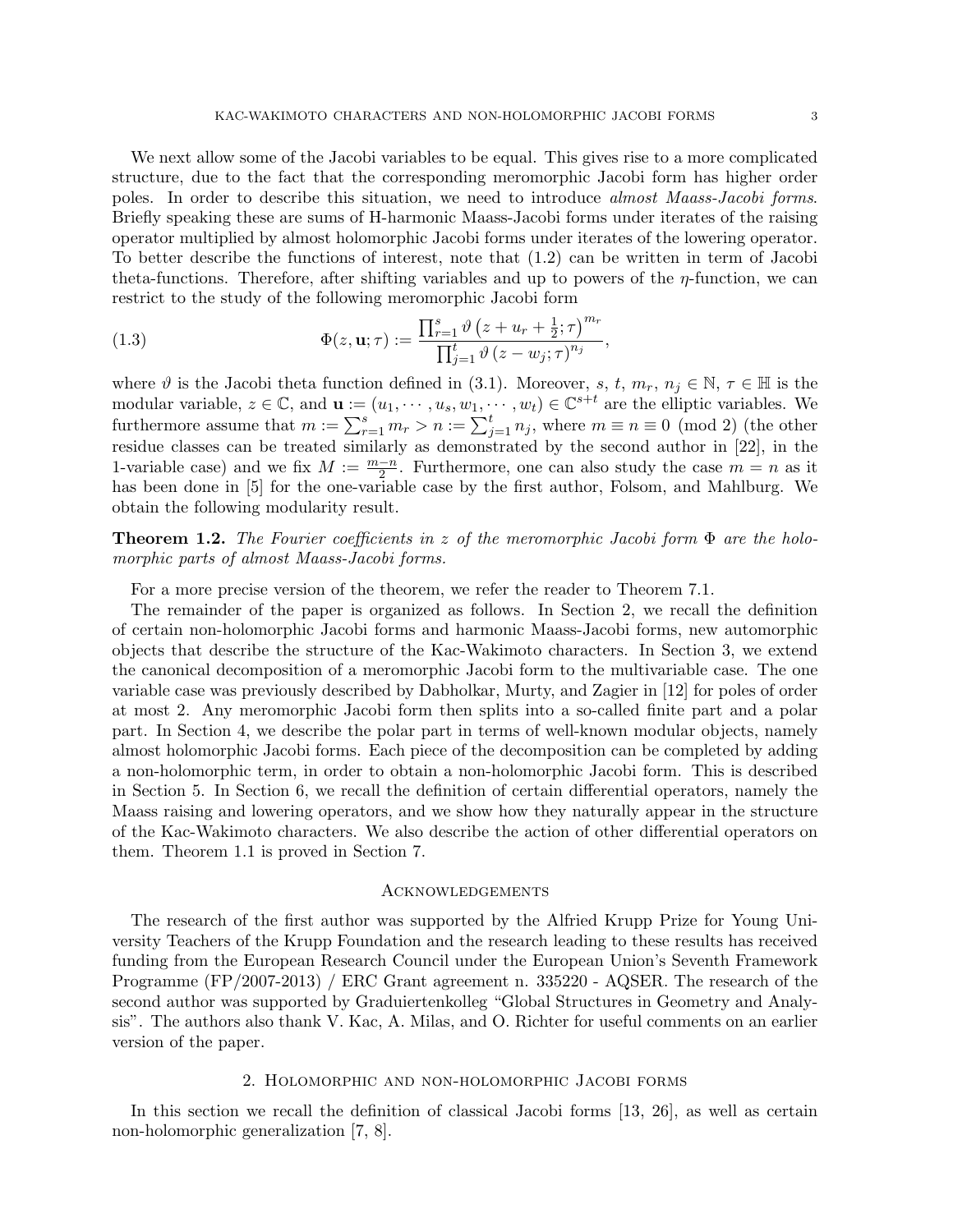2.1. Classical Jacobi forms. For  $k \in \mathbb{Z}$ ,  $L \in GL_N(\mathbb{C})$   $(N \in \mathbb{N})$ , and  $[\gamma, (\lambda, \mu)] \in SL_2(\mathbb{Z}) \ltimes \mathbb{Z}^{2N}$ , with  $\gamma = \begin{pmatrix} a & b \\ c & d \end{pmatrix}$ , we define the slash operator acting on  $\varphi : \mathbb{C}^N \times \mathbb{H} \to \mathbb{C}$  by

$$
\varphi|_{k,L}[\gamma,(\lambda,\mu)](\mathbf{u};\tau) := (c\tau+d)^{-k}e^{\frac{1}{2}}\left(-\frac{c}{c\tau+d}L[\mathbf{u}+\lambda\tau+\mu]+L[\lambda]\tau+2\mathbf{u}^{T}L\lambda\right) \times \varphi\left(\frac{\mathbf{u}}{c\tau+d};\frac{a\tau+b}{c\tau+d}\right).
$$

Here and throughout  $L[x] := x^T L x$  and  $e(x) := e^{2\pi i x}$ .

*Remark* 2.1. Note that in the 1-variable case the index is given by  $\frac{1}{2}L$ .

**Definition 2.2** (Weak Jacobi forms). A multivariable weak Jacobi form of index  $L \in GL_N(\mathbb{Z})$ and weight  $k \in \mathbb{Z}$  for a congruence subgroup  $\Gamma \subset SL_2(\mathbb{Z})$ , is a holomorphic function  $\varphi : \mathbb{C}^N \times \mathbb{H} \to$  $\mathbb C$  satisfying the following conditions:

(1) For all  $[\gamma, (\lambda, \mu)] \in \Gamma \ltimes \mathbb{Z}^{2N}$ , we have

$$
\varphi|_{k,L}[\gamma,(\lambda,\mu)](\mathbf{u};\tau)=\varphi(\mathbf{u};\tau).
$$

(2) For each fixed  $\mathbf{u} = \boldsymbol{\alpha}\tau + \boldsymbol{\beta} \in \mathbb{C}^N$ , the function  $\varphi(\boldsymbol{\alpha}\tau + \boldsymbol{\beta}; \tau)$  is bounded, as  $Im(\tau) \to \infty$ .

The space of weak (resp. holomorphic) Jacobi forms of weight k and index L is denoted by  $\widetilde{J}_{k,L}$  $(resp. J_{k,L}).$ 

Classically [13, 26] Jacobi forms with  $L > 0$  have been considered. This assumption allows a theta decomposition of the Jacobi form, meaning a decomposition into Jacobi theta functions multiplied by holomorphic functions (that are "essentially" the Fourier coefficients of the Jacobi form itself), which we call *theta coefficients*. To be more precise, define

$$
\vartheta_{M,\ell}(z;\tau) := \sum_{\substack{\lambda \in \mathbb{Z} \\ \lambda \equiv \ell \pmod{2M}}} q^{\frac{\lambda^2}{4M}} e^{2\pi i \lambda z}.
$$

Here

(2.1) 
$$
L := \begin{pmatrix} 2M & \mathbf{b}^T \\ \mathbf{b} & \widetilde{L} \end{pmatrix},
$$

where  $2M \in \mathbb{N}$ ,  $\mathbf{b} \in \mathbb{Z}^{N-1}$ , and  $\widetilde{L} \in GL_{N-1}(\mathbb{Z})$ . Thus, for a Jacobi form  $\varphi(z, \mathbf{u}; \tau)$  that satisfies the hypotheses above, one may write

$$
\varphi(z, \mathbf{u}; \tau) = \sum_{\ell \pmod{2M}} h_{\ell}(\mathbf{u}; \tau) \vartheta_{M, \ell} \left(z + \frac{1}{2M} \mathbf{u} \cdot \mathbf{b}; \tau\right),
$$

where the Fourier coefficients  $h_{\ell}(\mathbf{u}; \tau)$ , defined in (3.4), transform as multivariable Jacobi forms of weight  $k-\frac{1}{2}$  $\frac{1}{2}$  and index  $L^*$ , where

(2.2) 
$$
L^* := \widetilde{L} - \frac{1}{2M} \mathbf{b} \mathbf{b}^T.
$$

2.2. Almost holomorphic Jacobi forms. One can generalize the notion of holomorphic Jacobi forms by allowing non-holomorphicity in both the elliptic and the modular variables. The simplest class of functions is given by so-called almost holomorphic Jacobi forms first considered by Libgober [20] in the 1-dimensional case for index 0.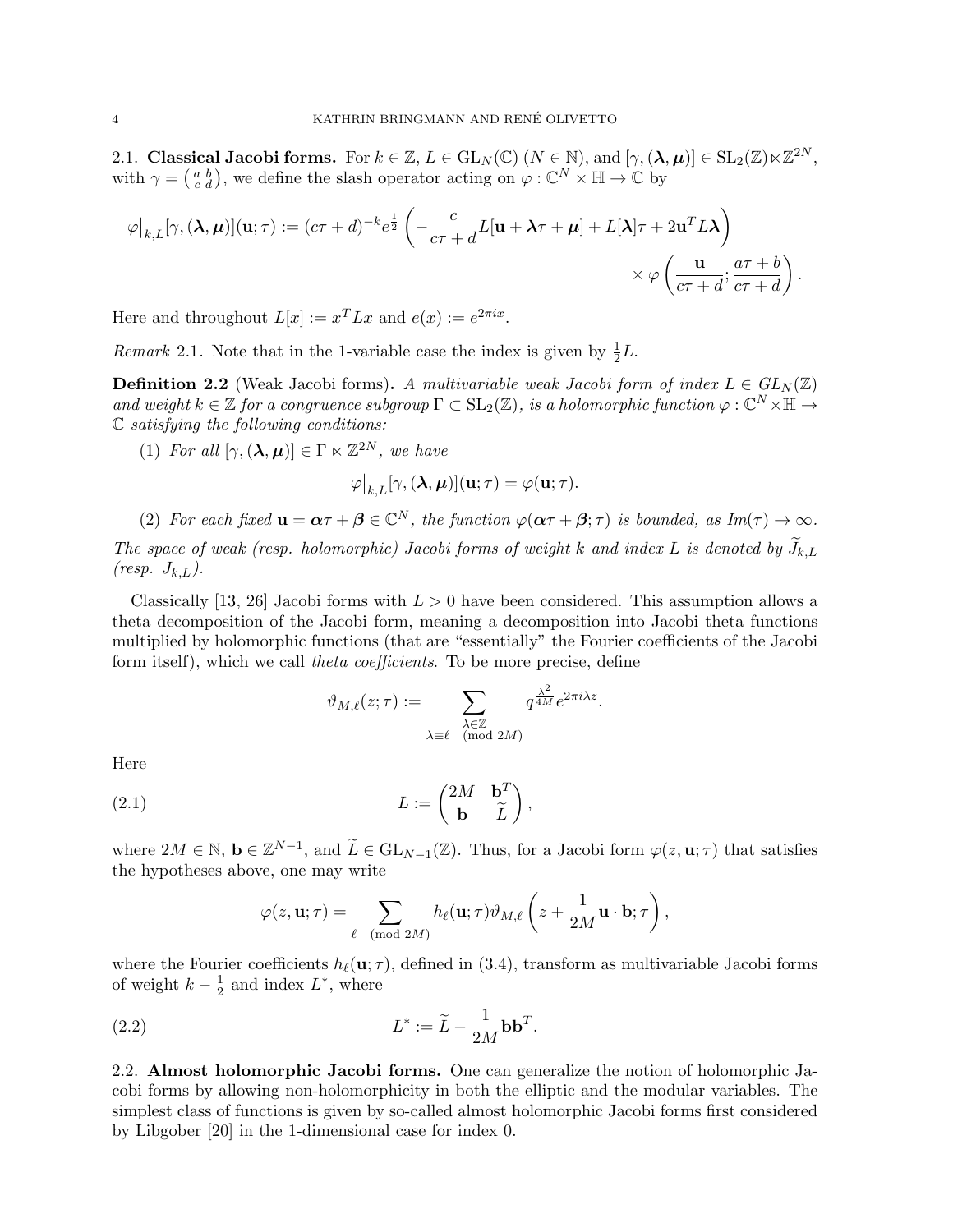**Definition 2.3** (Almost holomorphic Jacobi forms). A function  $\varphi : \mathbb{C}^N \times \mathbb{H} \to \mathbb{C}$  is called an almost holomorphic Jacobi form of index  $L \in GL_N(\mathbb{Z})$  and weight  $k \in \mathbb{Z}$  if it is a polynomial in  $u_j-\overline{u_j}$  $\frac{d\tau}{d\tau-\overline{\tau}}$  and  $\frac{1}{\tau-\overline{\tau}}$ , with (weakly) holomorphic coefficients in  $(\mathbf{u},\tau)$  and satisfies the same transformation properties of a Jacobi form. The constant term of the polynomial is called a quasi Jacobi form.

One such example is given by the weight 1 Jacobi Eisenstein series

$$
E_1(z;\tau) := \sum_{(a,b)\in\mathbb{Z}^2}^* \frac{1}{(z+a\tau+b)},
$$

where  $\sum^*$  is the so-called Eisenstein summation, i.e.,

$$
\sum_{(a,b)\in\mathbb{Z}^2}^* := \lim_{A\to\infty} \sum_{a=-A}^A \left( \lim_{B\to\infty} \sum_{b=-B}^B \right).
$$

The associated almost holomorphic Jacobi form is given by

$$
\widehat{E}_1(z;\tau) := E_1(z;\tau) + \frac{z-\overline{z}}{\tau-\overline{\tau}}.
$$

Remark 2.4. Note that we correct a typo in the completion given in [20], dividing by  $2\pi i$  the non-holomorphic part.

As in the case of almost holomorphic modular forms, almost holomorphic Jacobi forms are annihilated by powers of the lowering operator defined in (2.6).

2.3. H-harmonic Maass-Jacobi forms. Another non-holomorphic generalization of Jacobi forms has been recently introduced in [7] and [8], extending previous definitions given by Berndt and Schmidt [1] and Pitale [24]. In order to give the precise definition, we need to introduce some differential operators. Note that they can be given in terms of the raising and the lowering operators defined in Subsection 2.4. For  $w \in \mathbb{C}$  and  $\tau \in \mathbb{H}$ , the Casimir operator of weight  $k \in \mathbb{Z}$ and index  $N \in \mathbb{N}$  is defined (up to the constant  $\frac{5}{8} + \frac{3k - k^2}{2}$  $\frac{-k^2}{2}$ ) by

$$
\mathcal{C}_{k,N} := -2(\tau - \overline{\tau})^2 \partial_{\tau} \partial_{\overline{\tau}} - (2k - 1)(\tau - \overline{\tau}) \partial_{\overline{\tau}} + \frac{(\tau - \overline{\tau})^2}{4\pi i N} \partial_{\overline{v}} \partial_{\overline{w}}^2 + \frac{k(\tau - \overline{\tau})}{4\pi i N} \partial_{w} \partial_{\overline{w}} \n+ \frac{(w - \overline{w})(\tau - \overline{\tau})}{4\pi i N} \partial_{\overline{w}}^2 \partial_{\overline{w}} - 2(w - \overline{w})(\tau - \overline{\tau}) \partial_{\tau} \partial_{\overline{w}} + (1 - k)(w - \overline{w}) \partial_{\overline{w}} + \frac{(\tau - \overline{\tau})^2}{4\pi i N} \partial_{\tau} \partial_{\overline{w}}^2 \n+ \left( \frac{(w - \overline{w})^2}{2} + \frac{k(\tau - \overline{\tau})}{4\pi i N} \right) \partial_{\overline{w}}^2 + \frac{(w - \overline{w})(\tau - \overline{\tau})}{4\pi i N} \partial_{w} \partial_{\overline{w}} \partial_{\overline{w}},
$$

where, here and throughout,  $\partial_w := \frac{\partial}{\partial w}$ . Note that in [7] there is a typo in the definition of  $\mathcal{C}_{k,N}$ . Moreover, we define the Heisenberg Laplace operator [8] by

$$
\Delta_N^H:=\frac{\tau-\overline{\tau}}{2i}\partial_w\partial_{\overline{w}}+2\pi N(w-\overline{w})\partial_{\overline{w}}.
$$

**Definition 2.5** (H-harmonic Maass-Jacobi forms [8]). A real-analytic function  $\varphi : \mathbb{C} \times \mathbb{H} \to \mathbb{C}$ is called a Maass-Jacobi form of weight k and index N for  $\Gamma \ltimes \mathbb{Z}^2$  ( $\Gamma$  a congruence subgroup of  $SL_2(\mathbb{Z})$  if the following conditions are satisfied:

(1) For all  $[\gamma,(\lambda,\mu)] \in \Gamma \ltimes \mathbb{Z}^2$ 

$$
\varphi\big|_{k,2N}[\gamma,(\lambda,\mu)](u;\tau)=\varphi(u;\tau).
$$

- (2) There exists  $\lambda \in \mathbb{C}$  such that  $\mathcal{C}_{k,N}(\varphi) = \lambda \varphi$ .
- (3) For each fixed  $u = \alpha \tau + \beta \in \mathbb{C}$ , the function  $\varphi(\alpha \tau + \beta; \tau)$  is bounded, as  $Im(\tau) \to \infty$ .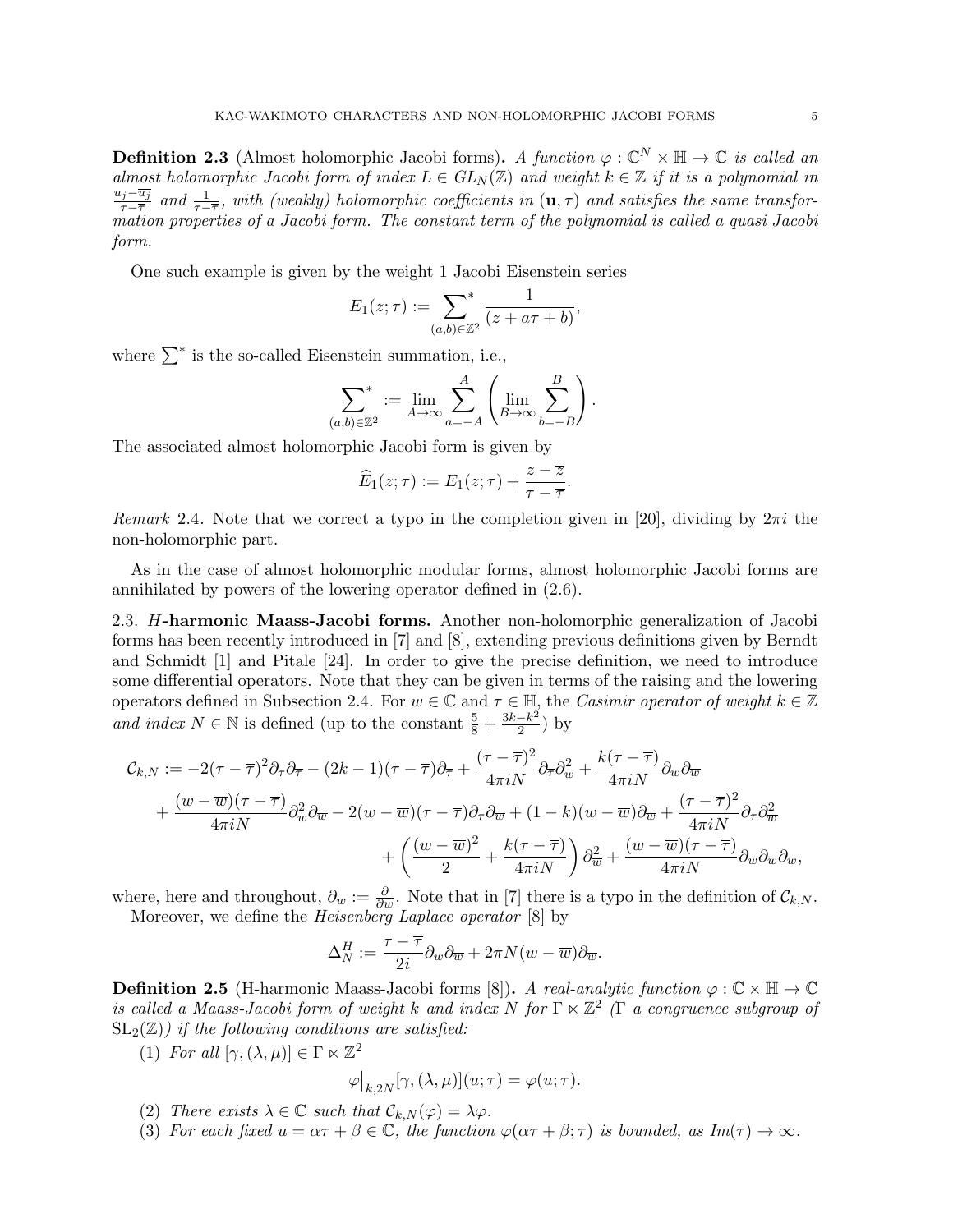If  $\lambda$  in condition (2) equals 0, then we say that  $\varphi$  is harmonic. If in addition  $\Delta_N^H(\varphi) = 0$ , then  $\varphi$  is called Heisenberg harmonic (H-harmonic). Finally, we call  $\varphi$  a mixed (H-)harmonic Maass-Jacobi form if it can be written as a linear combination of (H-)harmonic Maass-Jacobi forms multiplied by weak Jacobi forms.

Note that our growth condition slightly differs from the one given in [8].

The functions of interest for this paper naturally occur as holomorphic parts of (mixed) Hharmonic Maass-Jacobi forms. We thus, in analogy to mock modular forms, call them mock Jacobi forms. A special example of a mock Jacobi form, which plays an important role in this paper, is the Appell-Lerch sum, defined for  $N \in \mathbb{N}$ ,

(2.3) 
$$
f_N(z, u; \tau) := \sum_{\alpha \in \mathbb{Z}} \frac{q^{N\alpha^2} e(2N\alpha z)}{1 - e(z - u)q^{\alpha}}.
$$

In his Ph.D. thesis [28], Zwegers studied and used this function to relate meromorphic Jacobi forms and Ramanujan's mock theta functions. In particular, he found a non-holomorphic completion for  $f_N$ , in order to make it transform as a 2-variable Jacobi form. To describe this, for each  $\ell \in \mathbb{Z}$ , we need the real-analytic function  $R_{N,\ell}$  defined by

$$
(2.4) \quad R_{N,\ell}(u;\tau) := \sum_{\substack{\lambda \in \mathbb{Z} \\ \text{mod } 2N}} \left\{ \text{sgn}\left(\lambda + \frac{1}{2}\right) - E\left(\left(\lambda + 2N\frac{\text{Im}(u)}{\text{Im}(\tau)}\right)\sqrt{\frac{\text{Im}(\tau)}{N}}\right) \right\}
$$

$$
\times e^{-\pi i \frac{\lambda^2}{2N}\tau - 2\pi i \lambda u},
$$

where  $u \in \mathbb{C}$ , and  $E(z) := 2 \int_0^z e^{-\pi t^2} dt$ . The completion of  $f_N$  is the function  $\widehat{f}_N$  defined by

(2.5) 
$$
\widehat{f}_N(z, u; \tau) := f_N(z, u; \tau) - \frac{1}{2} \sum_{\ell \pmod{2N}} R_{N,\ell}(u; \tau) \vartheta_{N,\ell}(z; \tau).
$$

Zwegers proved the following.

**Proposition 2.6** (Zwegers [28]). For  $N \in \mathbb{N}$ , the function  $\widehat{f}_N$  transforms like a Jacobi form on  $\mathbb{C}^2 \times \mathbb{H}$  of weight 1 and index  $\begin{pmatrix} 2N & 0 \\ 0 & -2N \end{pmatrix}$  for  $SL_2(\mathbb{Z}) \ltimes \mathbb{Z}^2$ .

2.4. The lowering and the raising operator. Here we define certain differential operators, first introduced by Maass [21] for 1-variable forms, and generalized by Berndt and Schmidt (see Section 3.5 in [1]) to a multivariable setting, acting on the spaces of Maass-Jacobi forms and almost holomorphic Jacobi forms in one elliptic variable, called the raising operators and the lowering operators. For  $N \in \mathbb{N}$  and  $k \in \frac{1}{2}$  $\frac{1}{2}\mathbb{Z}$ , we define the operators

$$
X_{+}^{k,N} := 2i\left(\partial_{\tau} + \frac{w-\overline{w}}{\tau-\overline{\tau}}\partial_{w} + 2\pi i N \frac{(w-\overline{w})^{2}}{(\tau-\overline{\tau})^{2}} + \frac{k}{\tau-\overline{\tau}}\right), \qquad Y_{+}^{k,N} := i\partial_{w} - 4\pi N \frac{w-\overline{w}}{\tau-\overline{\tau}},
$$
  

$$
X_{-}^{k,N} := -\frac{\tau-\overline{\tau}}{2i}\left((\tau-\overline{\tau})\partial_{\overline{\tau}} + (w-\overline{w})\partial_{\overline{w}}\right), \qquad Y_{-}^{k,N} := -\frac{\tau-\overline{\tau}}{2}\partial_{\overline{w}},
$$

We recall the weight-moving properties of these operators in the following proposition.

**Proposition 2.7** (Remark 3.5.2 in [1]). For  $G \in SL_2(\mathbb{Z}) \ltimes \mathbb{Z}^2$  and  $\varphi \in C^\infty(\mathbb{C}^\times \mathbb{H})$  we have

$$
X^{k,N}_{\pm}\left(\varphi\big|_{k,2N}G\right) = \left(X^{k,N}_{\pm}\varphi\right)\big|_{k\pm 2,2N}G,\quad Y^{k,N}_{\pm}\left(\varphi\big|_{k,2N}G\right) = \left(Y^{k,N}_{\pm}\varphi\right)\big|_{k\pm 1,2N}G.
$$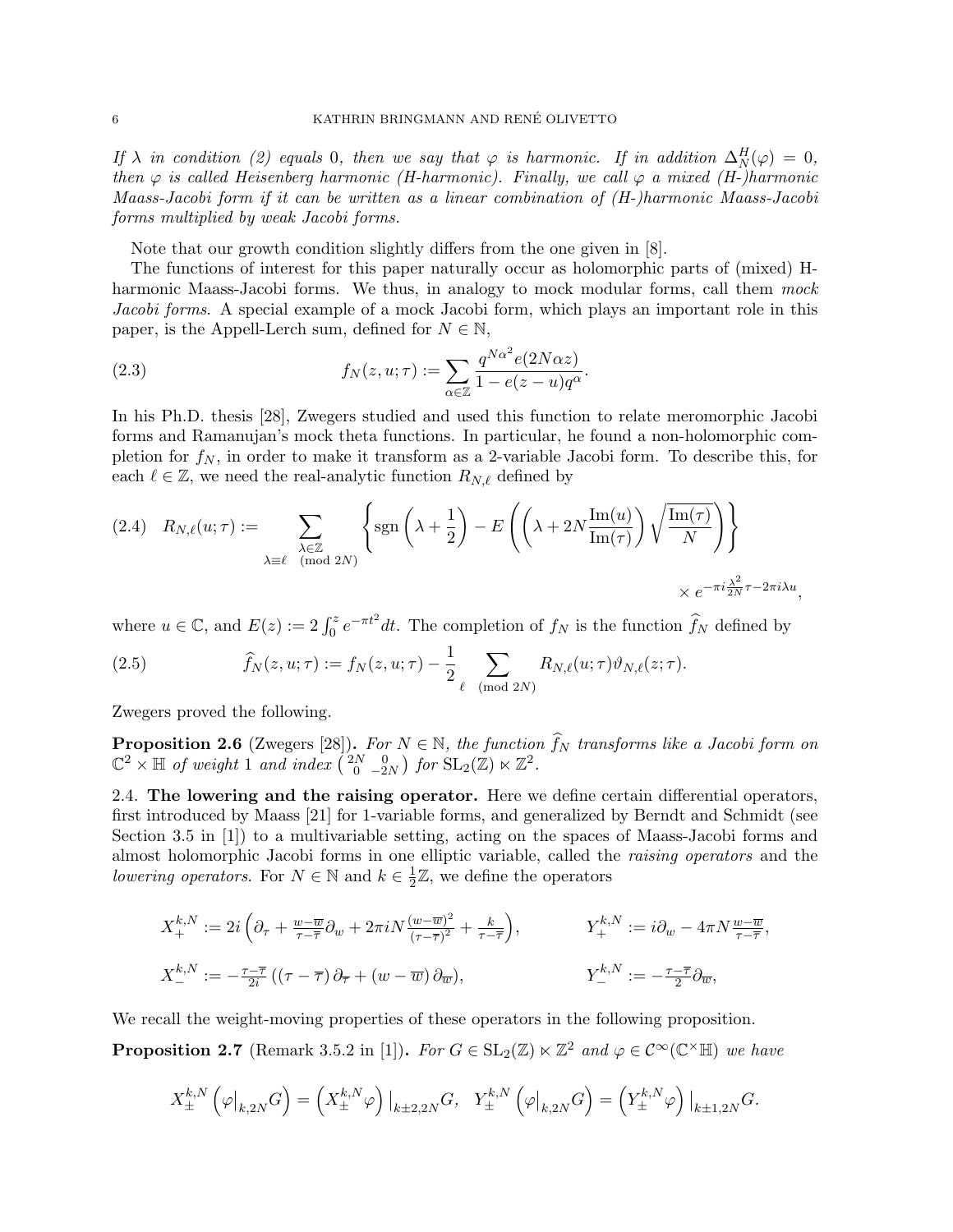We also need to define a multivariable version of  $X^{k,L}_{-}$ , where L is a positive definite matrix in  $\mathrm{GL}_N(\mathbb{Z})$ , that acts on functions on  $\mathbb{C}^N\times\mathbb{H}$ , namely

(2.6) 
$$
X_{-} = X_{-}^{k,L} := -\frac{\tau - \overline{\tau}}{2i} \left( (\tau - \overline{\tau}) \partial_{\overline{\tau}} + \langle \mathbf{u} - \overline{\mathbf{u}}, \partial_{\overline{\mathbf{u}}} \rangle \right),
$$

where  $\lt$ ,  $>$  denotes the standard scalar product in  $\mathbb{R}^N$ .

Finally, we require the level  $N \in \mathbb{N}$  heat operator

(2.7) 
$$
H_N := 8\pi i N \partial_\tau - \partial_w^2.
$$

This operator acts on the space of Jacobi forms and preserves the elliptic transformation property, i.e., for  $(\lambda, \mu) \in \mathbb{Z}^2$  [13]

$$
H_N\left(\varphi\big|_{k,2N}(\lambda,\mu)\right) = H_N\left(\varphi\right)\big|_{k,2N}(\lambda,\mu).
$$

In the special case of Jacobi forms of weight  $k=\frac{1}{2}$  $\frac{1}{2}$ , the operator  $H_N$  also preserves the modularity property, increasing the weight by  $2 (G \in SL_2(\mathbb{Z}) \ltimes \mathbb{Z}^2)$ 

$$
H_N\left(\varphi\big|_{\frac{1}{2},2N}G\right)=H_N\left(\varphi\right)\big|_{\frac{5}{2},2N}G.
$$

An easy calculation rewrites the Casimir operator in terms of simpler operators. In order to state the result, we need to introduce the differential operator

(2.8) 
$$
\xi_{k,N} := \left(\frac{\tau - \overline{\tau}}{2i}\right)^{k - \frac{3}{2}} \left( -(\tau - \overline{\tau})\partial_{\overline{\tau}} - (z - \overline{z})\partial_{\overline{z}} + \frac{1}{4\pi N} \left(\frac{\tau - \overline{\tau}}{2i}\right) \partial_{\overline{z}} z \right).
$$

Lemma 2.8. With the notation as above, the Casimir operator can be written as

$$
\mathcal{C}_{k,N} = \frac{X_-H_N}{2\pi M} + \frac{k}{2\pi N} \Delta_N^H - \frac{1}{2\pi N} \left( X_+^{\frac{1}{2},N} Y_-^2 - \frac{4i}{\tau - \overline{\tau}} Y_-^2 \right) + (2k-1) \left( \frac{\tau - \overline{\tau}}{2i} \right)^{\frac{3}{2} - k} \xi_{k,N}.
$$

We conclude this subsection by stating a commutator relation between  $\mathcal{C}_{k,N}$  and  $Y^{k,N}_+$ , which can be verified by a straightforward calculation.

Lemma 2.9. With the notation as above we have

$$
\mathcal{C}_{k,N} Y_+^{k-1,N} = Y_+^{k-1,N} \mathcal{C}_{k-1,N} - (k-2) Y_+^{k-1,N}.
$$

2.5. Almost harmonic Maass-Jacobi forms. In order to describe the structure of the Fourier coefficients of multivariable meromorphic Jacobi forms, we introduce new automorphic objects which we call almost harmonic Maass-Jacobi forms, extending the definition of almost harmonic Maass forms introduced by the first author and Folsom in [4].

**Definition 2.10.** An almost (H-harmonic) Maass-Jacobi form of weight  $k \in \frac{1}{2}$  $\frac{1}{2}\mathbb{Z}$  and index  $L \in GL_R(\mathbb{Z})$  for  $\Gamma \subset SL_2(\mathbb{Z})$  with Nebentypus character  $\chi$ , is a smooth function  $\varphi : \mathbb{C}^R \times \mathbb{H} \to \mathbb{C}$ that can be decomposed as a linear combination of objects of the following shape:

(2.9) 
$$
\sum_{\lambda} (X_{-})^{\lambda} (g(\mathbf{u};\tau)) \left(X_{+}^{\nu,-N}\right)^{\lambda} (f(w;\tau)),
$$

where  $\mathbf{u} = (u_j)_j$ , w is a linear combination of the  $u_j$ s, g is an almost holomorphic Jacobi form of weight  $k - \nu$  and index  $\widetilde{L} - \frac{1}{2N}$  $\frac{1}{2N}$ **bb**<sup>T</sup> (see (2.1)), and f is a (H-harmonic) Maass-Jacobi form of weight  $\nu \in \frac{1}{2}$  $\frac{1}{2}\mathbb{Z}$  and index  $-N$ .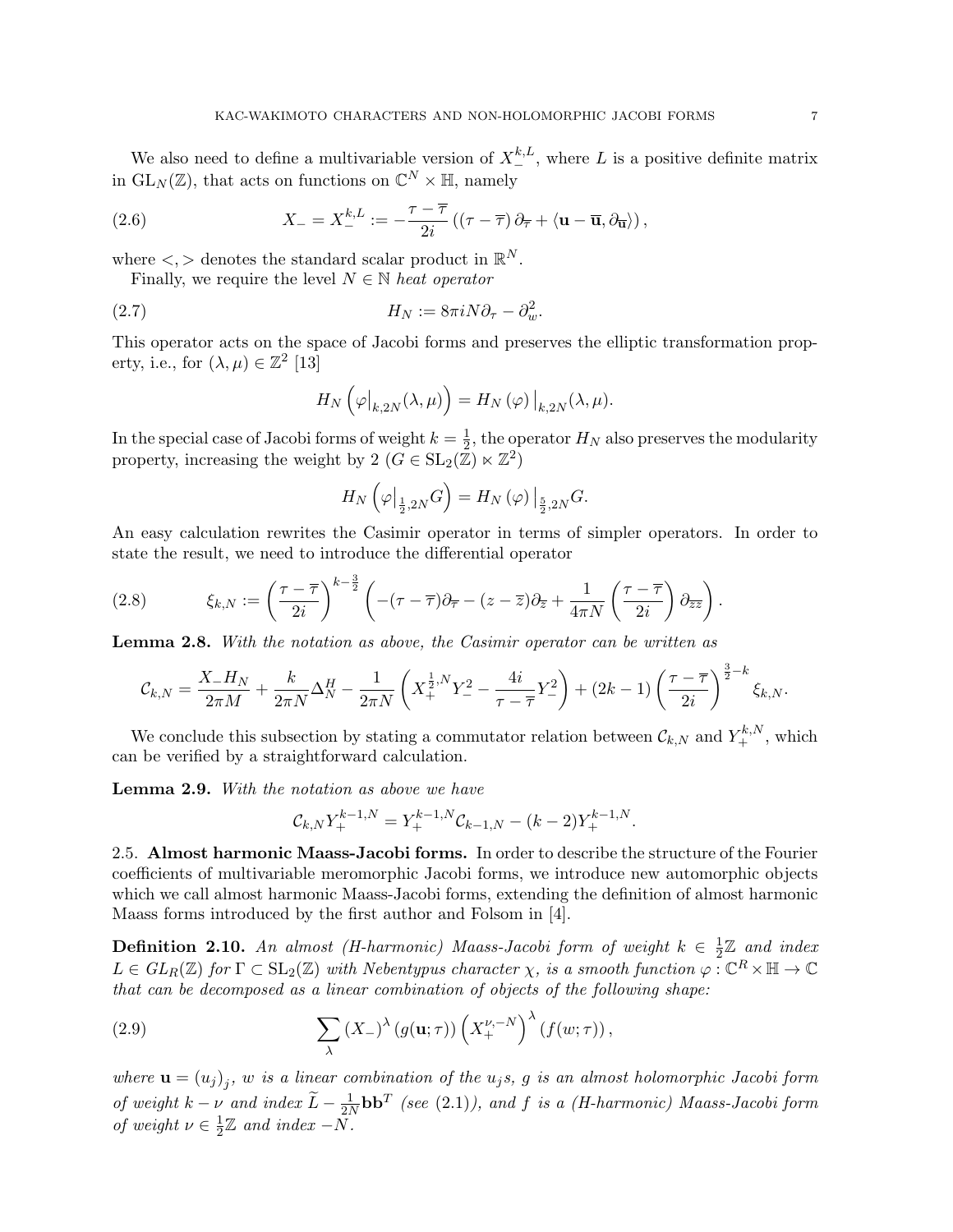# 3. A canonical decomposition

In this section we describe the transformation properties and the canonical decomposition of

$$
\Phi(z, \mathbf{u}; \tau) = \frac{\prod_{r=1}^{s} \vartheta\left(z + u_r + \frac{1}{2}; \tau\right)^{m_r}}{\prod_{j=1}^{t} \vartheta\left(z - w_j; \tau\right)^{n_j}},
$$

where  $\vartheta$  is the classical Jacobi theta function

$$
(3.1) \qquad \vartheta(z;\tau) := \sum_{\nu \in \frac{1}{2} + \mathbb{Z}} e^{\pi i \nu^2 \tau + 2\pi i \nu \left(z + \frac{1}{2}\right)} = -i \zeta^{-\frac{1}{2}} q^{\frac{1}{8}} \prod_{r \ge 1} \left(1 - q^r\right) \left(1 - \zeta q^{r-1}\right) \left(1 - \zeta^{-1} q^r\right).
$$

Here and throughout  $\zeta := e^{2\pi i z}$ . Since Jacobi's theta function has simple zeros in  $\mathbb{Z} + \tau \mathbb{Z}$ ,  $\Phi$  has poles (modulo  $\mathbb{Z} \tau + \mathbb{Z}$ ) at  $w_j$  of order  $n_j$ , for  $j \in \{1, \dots t\}$ . In the following lemma we recall the transformation properties of  $\vartheta$ .

**Lemma 3.1** ([25], (80.31) and (80.8)). For  $\lambda$ ,  $\mu \in \mathbb{Z}$ , and  $\gamma = \begin{pmatrix} a & b \\ c & d \end{pmatrix} \in SL_2(\mathbb{Z})$ , we have that

$$
\vartheta(z + \lambda \tau + \mu; \tau) = (-1)^{\lambda + \mu} q^{-\frac{\lambda^2}{2}} \zeta^{-\lambda} \vartheta(z; \tau),
$$

$$
\vartheta\left(\frac{z}{c\tau + d}; \frac{a\tau + b}{c\tau + d}\right) = \psi^3(\gamma)(c\tau + d)^{\frac{1}{2}} e^{\frac{\pi i cz^2}{c\tau + d}} \vartheta(z; \tau),
$$

where  $\psi(\gamma)$  is the 24th root of unity occurring in the transformation law of  $\eta$ .

To describe the transformation law of the Jacobi form Φ, we define

(3.2) 
$$
L := \begin{pmatrix} 2M & m_1 & \cdots & m_s & n_1 & \cdots & n_t \\ m_1 & m_1 & 0 & & \cdots & & 0 \\ \vdots & 0 & \ddots & & & & \\ m_s & & m_s & \ddots & & \vdots \\ n_1 & \vdots & & \ddots & -n_1 \\ \vdots & & & & \ddots & 0 \\ n_t & 0 & & & & 0 & -n_t \end{pmatrix}
$$

and denote by b the vector

(3.3) 
$$
\mathbf{b} = (\mathbf{b}_s, \mathbf{b}_t) := (m_1, \cdots, m_s, n_1, \cdots, n_t).
$$

Lemma 3.1 immediately implies the following transformation properties for Φ.

**Lemma 3.2.** The function  $\Phi$  defined in (1.3) satisfies the following transformation properties: (1) For all  $(\lambda, \lambda) \in \mathbb{Z}^{s+t+1}$  and  $(\mu, \mu) \in \mathbb{Z}^{s+t+1}$ , we have

$$
\Phi(z+\lambda\tau+\mu,\mathbf{u}+\lambda\tau+\mu;\tau) = (-1)^{\mathbf{b}\cdot\mu+(0,\mathbf{b}_t)\cdot\lambda} q^{-\frac{1}{2}L[(\lambda,\lambda)]} e^{-2\pi i(z,\mathbf{u})^T L(\lambda,\lambda)} \Phi(z,\mathbf{u};\tau).
$$

(2) For all 
$$
\gamma = \begin{pmatrix} a & b \\ c & d \end{pmatrix} \in \Gamma_0(2)
$$
, we have

$$
\Phi\left(\frac{z}{c\tau+d}, \frac{\mathbf{u}}{c\tau+d}; \gamma\tau\right) = \chi^*(\gamma)(c\tau+d)^M e^{\frac{1}{2}} \left(\frac{c}{c\tau+d} L[(z, \mathbf{u})]\right) \Phi(z, \mathbf{u}; \tau).
$$
  
Here  $\chi^*(\gamma) := \psi(\gamma)^{6M}(-1)^{\frac{mc}{4}}$ ,  $m = \sum_{r=1}^s m_r$ ,  $M = \frac{m-n}{2}$ , and  $\psi(\gamma)$  as in Lemma 3.1.

In the remainder of this section, we provide a decomposition of the multivariable Jacobi form  $\Phi$  into a *finite* and a *polar part*. We follow the procedure used in [4] for the one-variable case. This technique was originally introduced by Dabholkar, Murthy, and Zagier [12] in the context of 1-variable Jacobi forms with poles of order at most 2, which arose when studying generating functions for quantum black holes.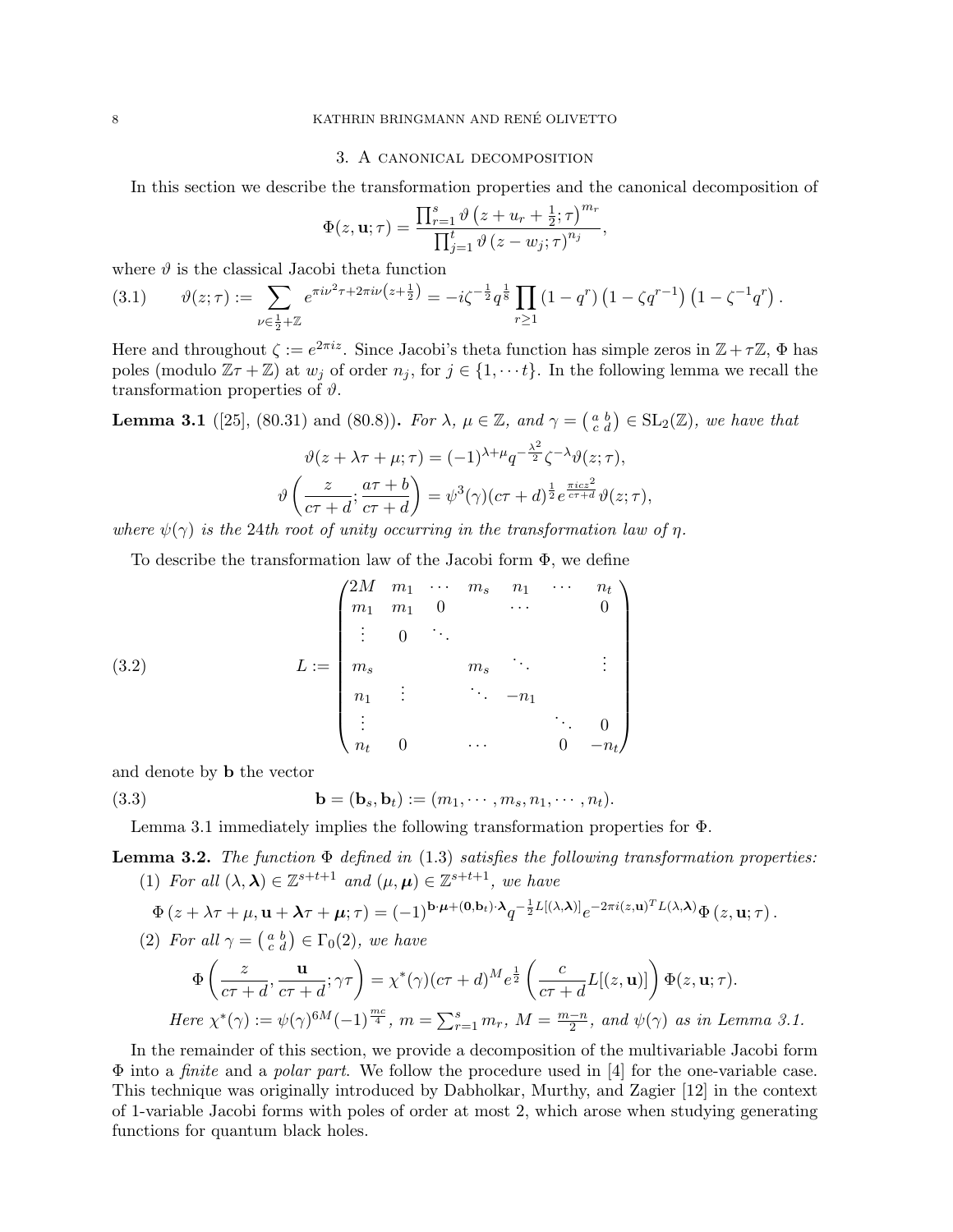For a fixed  $\omega \in \mathbb{C}$ , we define

(3.4) 
$$
h_{\ell}^{(\omega)}(\mathbf{u};\tau) := q^{-\frac{\ell^2}{4M}} e^{-2\pi i \frac{\ell}{2M} \mathbf{b} \cdot \mathbf{u}} \int_{\omega}^{\omega+1} \Phi(z,\mathbf{u};\tau) e^{-2\pi i \ell z} dz.
$$

If  $\Phi$  would be holomorphic, then the integral in the definition of  $h_{\ell}^{(\omega)}$  would neither depend on the path of integration, nor on the choice of  $\omega$ , and the function  $h_{\ell}^{(\omega)}$  would also just depend on  $\ell$  (mod 2M). In our situation this is no longer true. Following the argument in [12], we define the *canonical Fourier coefficients of*  $\Phi$  as

(3.5) 
$$
h_{\ell}(\mathbf{u};\tau) := h_{\ell}^{\left(-\frac{\ell\tau}{2M}\right)}(\mathbf{u};\tau),
$$

where now the path of integration is the straight line, with an appropriate modification if a pole lies on it. With this choice, using Lemma 3.2, it is easy to show that

$$
h_{\ell}(\mathbf{u};\tau) = h_{\ell+2M}(\mathbf{u};\tau).
$$

As in the 1-variable case, we construct the finite part of  $\Phi$  out of  $h_{\ell}$ ,

$$
\Phi^F(z, \mathbf{u}; \tau) := \sum_{\ell \pmod{2M}} h_{\ell}(\mathbf{u}; \tau) \vartheta_{M, \ell} \left( z + \frac{1}{2M} \mathbf{b} \cdot \mathbf{u}; \tau \right).
$$

Moreover, we define the polar part of  $\Phi$  as

(3.6) 
$$
\Phi^{P}(z, \mathbf{u}; \tau) := -\sum_{j=1}^{t} \sum_{\lambda=1}^{n_{j}} \frac{\widetilde{D}_{\lambda,j}(\mathbf{u}; \tau)}{(\lambda-1)!} \delta_{\varepsilon}^{\lambda-1} \left[ f_{M}\left(z + \frac{1}{2M}\mathbf{b} \cdot \mathbf{u}, \frac{1}{2M}\mathbf{b} \cdot \mathbf{u} + w_{j} + \varepsilon; \tau \right) - \sum_{\ell \pmod{2M}} \mathcal{E}_{M,\ell} \left( \frac{1}{2M}\mathbf{b} \cdot \mathbf{u} + w_{j} + \varepsilon; \tau \right) \vartheta_{M,\ell} \left( z + \frac{1}{2M}\mathbf{b} \cdot \mathbf{u}; \tau \right) \right]_{\varepsilon=0},
$$

where  $\delta_{\varepsilon} := \frac{1}{2\pi i}$  $\frac{\partial}{\partial \varepsilon}$ ,  $f_M$  is the Appell-Lerch sum defined in (2.3), and the function  $\mathcal{E}_{M,\ell}$  is given by

$$
(3.7) \qquad \mathcal{E}_{M,\ell}(\varepsilon;\tau) := \sum_{\substack{\lambda \in \mathbb{Z} \\ (\text{mod } 2M)}} \frac{1}{2} \left( \text{sgn}\left(\lambda + \frac{1}{2}\right) - \text{sgn}\left(\lambda + 2M \text{Im}(\varepsilon)\right) \right) q^{-\frac{\lambda^2}{4M}} e^{-2\pi i \lambda \varepsilon}.
$$

Note that  $\mathcal{E}_{M,\ell}$  is a polynomial as a function of q. Furthermore, the  $\widetilde{D}_{\lambda,j}$  are the Laurent coefficients of  $\Phi$  at the pole  $w_j$ , namely, as  $\varepsilon \to 0$ , we have

(3.8) 
$$
\Phi(\varepsilon + w_j, \mathbf{u}; \tau) = \sum_{\lambda=1}^{n_j} \frac{\widetilde{D}_{\lambda,j}(\mathbf{u}; \tau)}{(2\pi i \varepsilon)^{\lambda}} + O(1).
$$

Similarly to the proof in the 1-variable case (see for instance  $[4]$ ,  $[12]$ , and  $[23]$ ), we obtain the decomposition for Φ.

Proposition 3.3. With the notation as above, we have

$$
\Phi(z, \mathbf{u}; \tau) = \Phi^F(z, \mathbf{u}; \tau) + \Phi^P(z, \mathbf{u}; \tau).
$$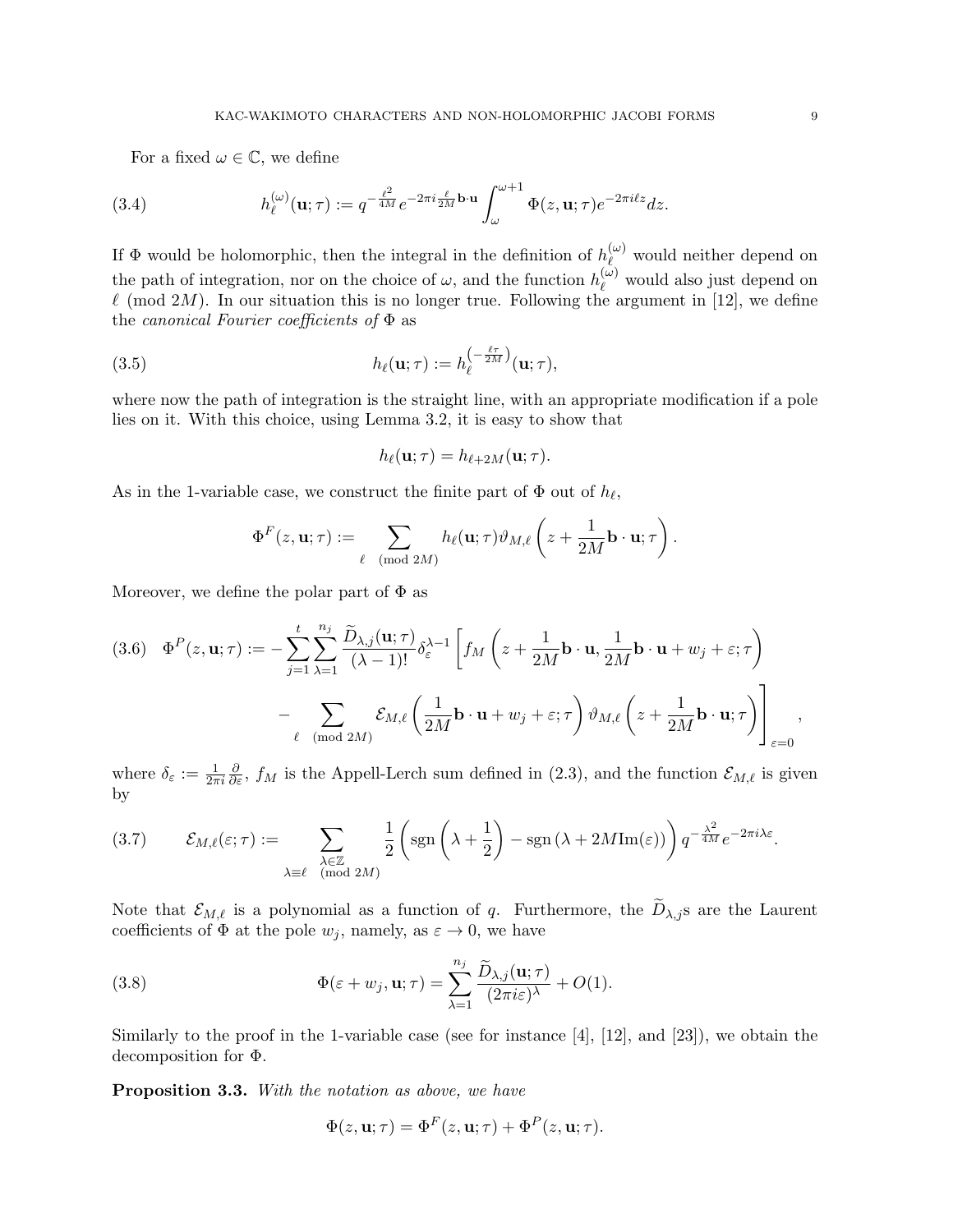#### 10 KATHRIN BRINGMANN AND RENE OLIVETTO ´

# 4. Almost holomorphic Jacobi forms

A special role in this paper is played by a certain elementary real-analytic function G (see (4.3)), that allows us to rewrite (3.6) in terms of functions described in Section 2. It turns out that (3.6) can be written in terms of certain functions which only depend on  $\tau$  and a single elliptic variable

(4.1) 
$$
w = w^{(j)} := \frac{1}{2M} \mathbf{b} \cdot \mathbf{u} + w_j,
$$

where **b** is defined in (3.3). We omit the index j from the notation when it is clear from the context.

Let  $F$  be the function defined by

(4.2) 
$$
F(\varepsilon, w; \tau) := e^M \left( \frac{(\varepsilon + w - \overline{w})^2}{\tau - \overline{\tau}} \right),
$$

and G its normalization

(4.3) 
$$
G(\varepsilon, w; \tau) := \frac{F(\varepsilon, w; \tau)}{F(0, w; \tau)}.
$$

Remark 4.1. Note that the new elliptic variable w is just a linear combination of the elliptic variables **u**. In particular, if we look at  $F$  as a function of **u**, applying the transformation  $\mathbf{u} \mapsto \mathbf{u} + \lambda \tau + \mu$  is equivalent of applying  $w \mapsto w + \lambda \tau + \mu$ , with  $\lambda := \frac{1}{2M} \mathbf{b} \cdot \mathbf{\lambda} + \lambda_{s+j}$  and  $\mu := \frac{1}{2M}{\bf b}\cdot{\boldsymbol \mu} + \mu_{s+j}.$ 

As we see in Theorem 4.2, the Laurent coefficients  $\widetilde{D}_{r,j}$  (see (3.8)) can be completed to an almost holomorphic modular form  $D_{r,j}$  defined as

(4.4) 
$$
D_{r,j}(\mathbf{u};\tau) := \sum_{\kappa=0}^{n_j - r} \widetilde{D}_{r+\kappa,j}(\mathbf{u};\tau) \frac{1}{\kappa!} \delta_{\varepsilon}^{\kappa} \left[ G\left(\varepsilon, w;\tau\right) \right]_{\varepsilon=0}.
$$

Since the  $D_{r,j}$ s are the Laurent coefficients of  $\Phi$  in  $w_j$ , it follows immediately that the  $D_{r,j}$ s are the Laurent coefficients of  $G\Phi$ , namely, as  $\varepsilon \to 0$ , we have

(4.5) 
$$
G(\varepsilon, w; \tau) \Phi(\varepsilon + w_j, \mathbf{u}; \tau) = \sum_{r=1}^{n_j} \frac{D_{r,j}(\mathbf{u}; \tau)}{(2\pi i \varepsilon)^r} + O(1).
$$

**Theorem 4.2.** The functions  $D_{r,j}$  are almost holomorphic Jacobi forms.

In order to prove Theorem 4.2, we need to understand the transformation properties of G.

Lemma 4.3. The function G satisfies the following transformation properties.

(1) For all  $\lambda, \mu \in \mathbb{Z}$ , we have

$$
G(\varepsilon, w + \lambda \tau + \mu; \tau) = e^M (2\lambda \varepsilon) G(\varepsilon, w; \tau).
$$

(2) For all  $\gamma = \begin{pmatrix} a & b \\ c & d \end{pmatrix} \in SL_2(\mathbb{Z})$ , we have

$$
G\left(\frac{\varepsilon}{c\tau+d},\frac{w}{c\tau+d};\gamma\tau\right) = e^{-M}\left(\frac{c}{c\tau+d}\left(\varepsilon^2+2\varepsilon w\right)\right)G\left(\varepsilon,w;\tau\right).
$$

**Proof:** The proof is just a direct computation and follows immediately from the following transformation properties of  $F$ , which are easily verified: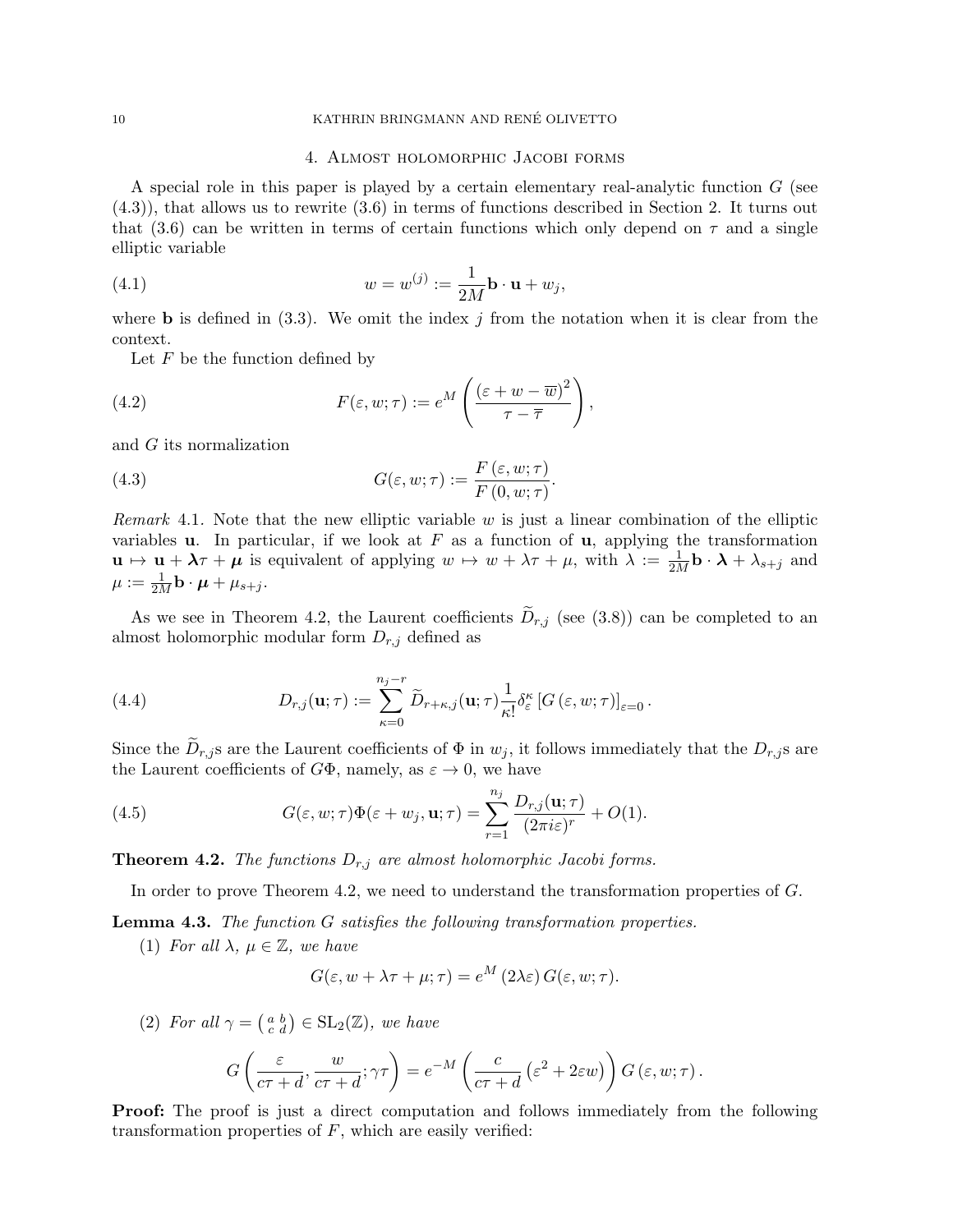(1) For all  $\lambda, \mu \in \mathbb{Z}$ , we have

$$
F(\varepsilon, w + \lambda \tau + \mu; \tau) = e^M \left( \lambda^2 (\tau - \overline{\tau}) + 2\lambda (\varepsilon + w - \overline{w}) \right) F(\varepsilon, w; \tau).
$$

(2) For all  $\gamma = \begin{pmatrix} a & b \\ c & d \end{pmatrix} \in SL_2(\mathbb{Z})$ , we have

$$
F\left(\frac{\varepsilon}{c\tau+d},\frac{w}{c\tau+d};\gamma\tau\right) = e^M\left(-\frac{c}{c\tau+d}(\varepsilon+w)^2 + \frac{c}{c\overline{\tau}+d}\overline{w}^2\right)F(\varepsilon,w;\tau).
$$

We now have all the ingredients to prove Theorem 4.2.

**Proof of Theorem 4.2:** In what follows, the matrix  $L^*$  is defined in (2.2), while  $\mathbf{b}, \tilde{L}$ , and M are the blocks of the matrix  $L$  as described in  $(2.1)$ . Similarly to the 1-dimensional case (see [4, 13]) one obtains the following transformation properties

(1) For all  $\lambda, \mu \in \mathbb{Z}^{s+t}$  such that  $\frac{1}{2M} \mathbf{b} \cdot \lambda$  and  $\frac{1}{2M} \mathbf{b} \cdot \lambda \in \mathbb{Z}$ , one has

$$
D_{r,j}(\mathbf{u} + \boldsymbol{\lambda}\tau + \boldsymbol{\mu};\tau) = (-1)^{\mathbf{b}\cdot\boldsymbol{\mu} + (\mathbf{0},\mathbf{b}t)\cdot\boldsymbol{\lambda}}e^{-M} \left(\lambda^2\tau + 2\lambda w\right) q^{-\frac{1}{2}L^*[\boldsymbol{\lambda}]}e\left(-\mathbf{u}^T L^*\boldsymbol{\lambda}\right) D_{r,j}(\mathbf{u};\tau),
$$
where  $\lambda$  and  $\mu$  are defined in Bessel 1.1

where  $\lambda$  and  $\mu$  are defined in Remark 4.1.

(2) For all  $\gamma = \begin{pmatrix} a & b \\ c & d \end{pmatrix} \in SL_2(\mathbb{Z})$ , we have

$$
D_{r,j}\left(\frac{\mathbf{u}}{c\tau+d};\gamma\tau\right)=\chi^*(\gamma)(c\tau+d)^{M-r}e^{\frac{1}{2}}\left(\frac{c}{c\tau+d}L^*[\mathbf{u}]\right)e^M\left(\frac{c}{c\tau+d}w^2\right)D_{r,j}\left(\mathbf{u};\tau\right),
$$

where  $\chi^*$  is as in Lemma 3.2.

The polynomial structure with holomorphic coefficients follows from (4.4), since the terms  $\delta_{\varepsilon}^{r} [G(\varepsilon, w; \tau)]_{\varepsilon=0}$  are polynomials in  $\frac{w-\overline{w}}{\tau-\overline{\tau}}$  and  $\frac{1}{\overline{\tau}-\tau}$  by construction.

We conclude the section by rewriting  $\Phi^P$  in terms of  $D_{r,j}$ . For this, we use a similar trick as in the proof of the 1-variable case [4].

**Proposition 4.4.** With the notation as above, the polar part of  $\Phi$  can be written as

$$
(4.6) \quad \Phi^{P}(z, \mathbf{u}; \tau) = -\sum_{j=1}^{t} \sum_{r=1}^{n_{j}} \frac{D_{r,j}(\mathbf{u}; \tau)}{(r-1)!} \delta_{\varepsilon}^{r-1} \left[ \frac{f_{M}(z + \frac{1}{2M}\mathbf{b} \cdot \mathbf{u}, w^{(j)} + \varepsilon; \tau)}{G(\varepsilon, w^{(j)}; \tau)} - \sum_{\ell \pmod{2M}} \frac{\mathcal{E}_{M,\ell}(w^{(j)} + \varepsilon; \tau) \vartheta_{M,\ell}(z + \frac{1}{2M}\mathbf{b} \cdot \mathbf{u}; \tau)}{G(\varepsilon, w^{(j)}; \tau)} \right]_{\varepsilon=0}.
$$

5. THE COMPLETIONS OF  $\Phi^F$  and  $\Phi^F$ 

In this section we complete the two functions that occur in the canonical decomposition of  $\Phi$ , namely  $\Phi^F$  and  $\Phi^P$ . To be more precise, we define the completion  $\hat{\Phi}^P$  of  $\Phi^P$  by

(5.1) 
$$
\widehat{\Phi}^{P}(z, \mathbf{u}; \tau) := \Phi^{P}(z, \mathbf{u}; \tau) + \sum_{\ell \pmod{2M}} \sum_{j=1}^{t} \sum_{r=1}^{n_{j}} \frac{D_{r,j}(\mathbf{u}; \tau)}{(r-1)!} \times \delta_{\varepsilon}^{r-1} \left[ \frac{\mathcal{R}_{M,\ell}(\varepsilon + w^{(j)}; \tau)}{G(\varepsilon, w^{(j)}; \tau)} \right]_{\varepsilon=0} \vartheta_{M,\ell} \left( z + \frac{1}{2M} \mathbf{b} \cdot \mathbf{u}; \tau \right),
$$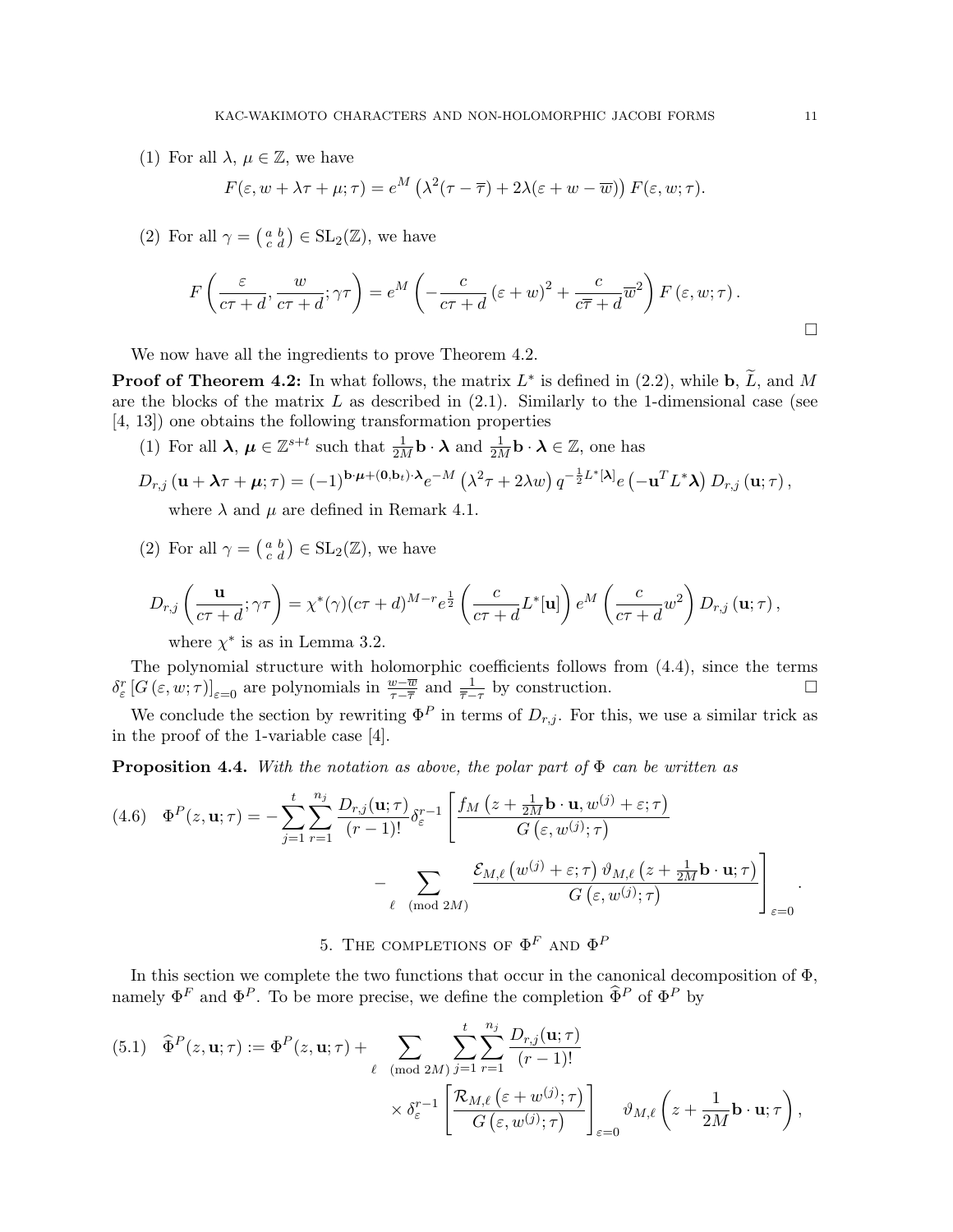where

(5.2) 
$$
\mathcal{R}_{M,\ell}(u;\tau) := \frac{1}{2} R_{M,\ell}(u;\tau) - \mathcal{E}_{M,\ell}(u;\tau).
$$

Here  $D_{\lambda,j}$  is the completion of the Laurent coefficients of  $\Phi$  at  $w_j$  given in (4.4),  $R_{M,\ell}$  is the real analytic function defined in (2.4), and  $\mathcal{E}_{M,\ell}$  is the function given in (3.7). Furthermore, we define the completion  $\widehat{\Phi}^F$  of  $\Phi^F$  by

$$
\widehat{\Phi}^F(z, \mathbf{u}; \tau) := \sum_{\ell \pmod{2M}} \widehat{h}_{\ell}(\mathbf{u}; \tau) \vartheta_{M, \ell} \left( z + \frac{1}{2M} \mathbf{b} \cdot \mathbf{u}; \tau \right),
$$

where

(5.3) 
$$
\widehat{h}_{\ell}(\mathbf{u};\tau) := h_{\ell}(\mathbf{u};\tau) - \sum_{j=1}^{t} \sum_{r=1}^{n_j} \frac{D_{r,j}(\mathbf{u};\tau)}{(r-1)!} \delta_{\varepsilon}^{r-1} \left[ \frac{\mathcal{R}_{M,\ell}(\varepsilon+w^{(j)};\tau)}{G(\varepsilon,w^{(j)};\tau)} \right]_{\varepsilon=0}.
$$

In the following proposition we show that the completed function  $\hat{\Phi}^P$  just depends on the poles of  $\Phi$ , as well as  $\overline{\Phi}^P$ . Furthermore, we prove that both  $\widehat{\Phi}^P$  and  $\widehat{\Phi}^F$  transform as multivariable Jacobi forms.

Proposition 5.1. With the notation as above, one has

$$
\widehat{\Phi}^{P}(z, \mathbf{u}; \tau) = -\sum_{j=1}^{t} \sum_{r=1}^{n_j} \frac{D_{r,j}(\mathbf{u}; \tau)}{(r-1)!} \delta_{\varepsilon}^{r-1} \left[ \frac{\widehat{f}_M\left(z + \frac{1}{2M}\mathbf{b} \cdot \mathbf{u}, w^{(j)} + \varepsilon; \tau\right)}{G\left(\varepsilon, w^{(j)}; \tau\right)} \right]_{\varepsilon=0}
$$

.

Furthermore, the functions  $\widehat{\Phi}^F$  and  $\widehat{\Phi}^P$  satisfy the same modular and elliptic transformation properties as Φ (see Lemma 3.2).

**Proof:** The new expression for  $\hat{\Phi}^P$  follows immediately by plugging (2.5) into (4.6) and (5.1). In order to show that  $\widehat{\Phi}^P$  transforms in the same way as  $\Phi$ , it is enough to note that Proposition 2.6, Theorem 4.2, and Lemma 4.3 imply that each summand in the definition of  $\hat{\Phi}^P$  gives the same automorphy factor as Φ.

To prove the transformation properties of  $\widehat{\Phi}^F$ , note that splitting  $\widehat{h}_\ell$  according to (5.3) we may rewrite  $\widehat{\Phi}^F$  as

$$
\widehat{\Phi}^{F}(z, \mathbf{u}; \tau) = \Phi^{F}(z, \mathbf{u}; \tau) - \sum_{\ell \pmod{2M}} \sum_{j=1}^{t} \sum_{r=1}^{n_{j}} \frac{D_{r,j}(\mathbf{u}; \tau)}{(r-1)!} \times \delta_{\varepsilon}^{r-1} \left[ \frac{\mathcal{R}_{M,\ell}(\varepsilon + w^{(j)}; \tau)}{G(\varepsilon, w^{(j)}; \tau)} \right]_{\varepsilon=0} \vartheta_{M,\ell} \left( z + \frac{1}{2M} \mathbf{b} \cdot \mathbf{u}; \tau \right).
$$

From (5.1) it is clear that  $\Phi = \Phi^F + \Phi^P = \hat{\Phi}^F + \hat{\Phi}^P$ , and as a consequence we obtain the transformation properties of  $\hat{\Phi}^F$ transformation properties of  $\widehat{\Phi}^F$ .

As a consequence of Proposition 5.1, we can describe the modular transformation law of the canonical Fourier coefficients  $h_\ell$ . This will be used in Section 7 in order to prove Theorem 1.2.

**Corollary 5.2.** The canonical Fourier coefficients  $\widehat{h}_{\ell}$  transform as (vector-valued) Jacobi forms of weight  $M-\frac{1}{2}$  $\frac{1}{2}$  and index  $L^*$  for  $\Gamma_0(2)$ .

**Proof:** Writing  $\hat{\Phi}^F$  as a theta decomposition, one uses the modularity (resp. elliptic) property of both  $\widehat{\Phi}^F$  and  $\vartheta_{M,\ell}$ . The conclusion follows from the linear independence of  $(\vartheta_{M,\ell})_{\ell \pmod{2M}}$ . Furthermore, the multiplier system of the vector-valued transformation is the standard one for the theta coefficients of a Jacobi form.  $\hfill \square$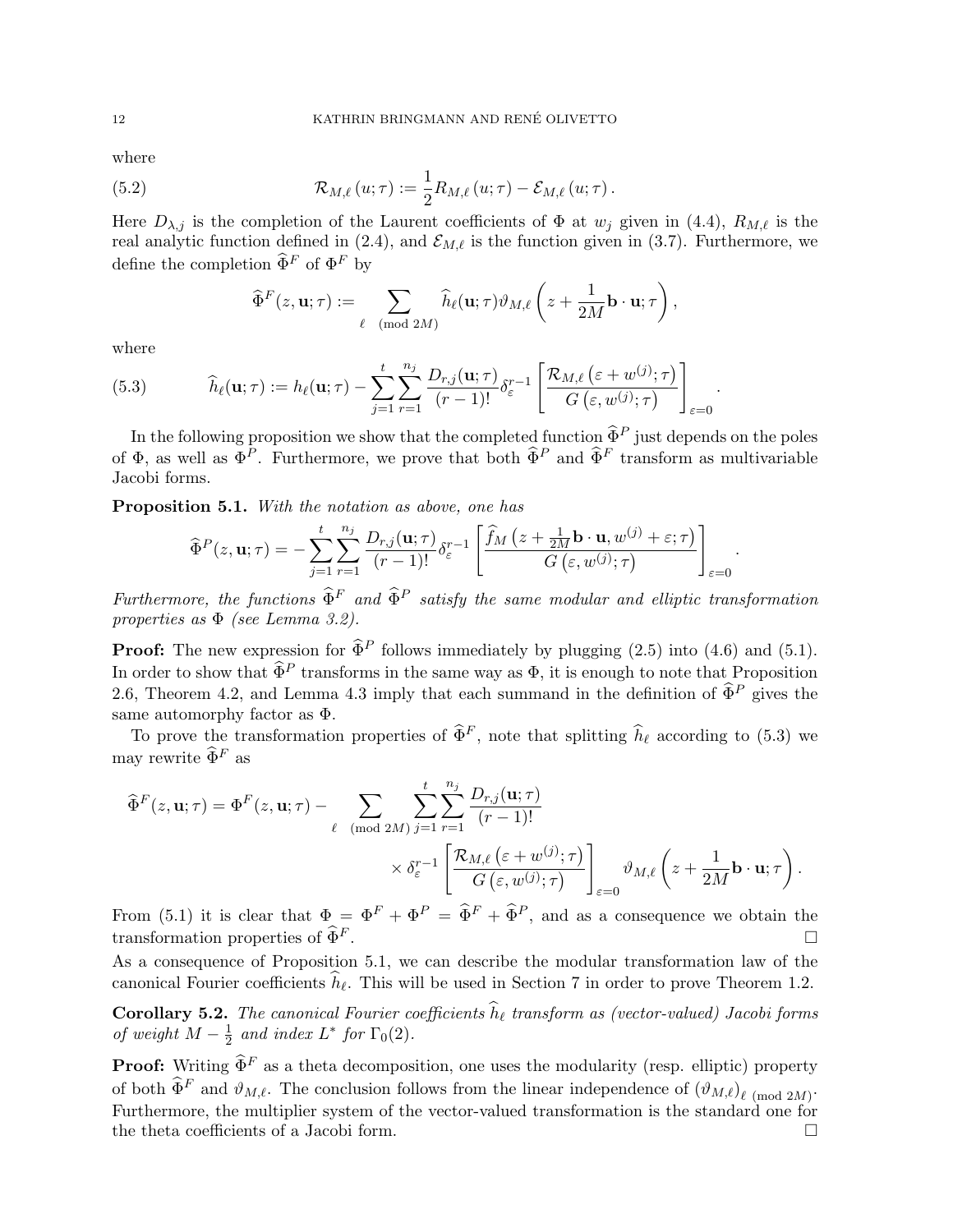# 6. Action of some operators

In this section, we describe the functions appearing in (5.3) in terms of the lowering and the raising operators introduced in Section 2.4. We first state the relevant results and prove them later in this section.

**Proposition 6.1.** For all  $\lambda \in \{1, \dots, n_j\}$ , we have

$$
X_{-}(D_{\lambda,j}(\mathbf{u};\tau)) = \frac{M}{4\pi}D_{\lambda+2,j}(\mathbf{u};\tau).
$$

In particular, for  $\lambda \in \{1,2\}$  and  $n \in \mathbb{N}_0$ , we have

$$
X_{-}^{n}(D_{\lambda,j}(\mathbf{u};\tau)) = \left(\frac{M}{4\pi}\right)^{n} D_{\lambda+2n,j}(\mathbf{u};\tau).
$$

Moreover, we show how to use the function  $F$  defined in (4.2) to pass from the differential operator  $\delta_{\varepsilon}$  to the raising operator  $X^{k,M}_{+}$ . This extends previous work of the authors [4, 23].

**Proposition 6.2.** For all  $\lambda \in \mathbb{N}_0$ , we have

$$
F(w;\tau)\delta_w^{2\lambda}\left[\frac{\mathcal{R}_{M,\ell}(w;\tau)}{F(w;\tau)}\right] = \left(\frac{M}{\pi}\right)^{\lambda}\left(X_{+}^{\frac{1}{2},-M}\right)^{\lambda}\left(\mathcal{R}_{M,\ell}(w;\tau)\right),
$$
  

$$
F(w;\tau)\delta_w^{2\lambda+1}\left[\frac{\mathcal{R}_{M,\ell}(w;\tau)}{F(w;\tau)}\right] = -\frac{1}{2\pi}\left(\frac{M}{\pi}\right)^{\lambda}\left(X_{+}^{\frac{3}{2},-M}\right)^{\lambda}\left(Y_{+}^{\frac{1}{2},-M}\left(\mathcal{R}_{M,\ell}(w;\tau)\right)\right).
$$

We conclude this section by stating a fundamental property satisfied by  $\mathcal{R}_{M,\ell}$ . It turns out that it is annihilated by various operators introduced in Section 2.

**Proposition 6.3.** The function  $\mathcal{R}_{M,\ell}$  is annihilated by the heat operator  $H_{-M}$ , the Heisenberg operator  $\Delta_{-M}^H$ , and the Casimir operator  $\mathcal{C}_{\frac{1}{2},-M}$ . Moreover, the function  $Y_{+}^{\frac{1}{2},-M}\mathcal{R}_{M,\ell}$  is an eigenfunction with respect to  $\mathcal{C}_{\frac{3}{2}, -M}$  of eigenvalue  $\frac{1}{2}$ .

6.1. Laurent coefficients and the lowering operator. In this subsection, we prove Proposition 6.1. The main step is the proof of the following lemma.

**Lemma 6.4.** For each positive integer  $r > 1$ , one has

$$
X_{-}(\delta_{\varepsilon}^{r}[G(\varepsilon,w;\tau)]_{\varepsilon=0})=\frac{r(r-1)M}{4\pi}\delta_{\varepsilon}^{r-2}[G(\varepsilon,w;\tau)]_{\varepsilon=0}.
$$

Moreover, for  $r \in \{0, 1\}$ ,

(6.1) 
$$
X_{-}(\delta_{\varepsilon}^{r}[G(\varepsilon,w;\tau)]_{\varepsilon=0})=0.
$$

**Proof:** We proceed by induction on r. For  $r \in \{0, 1\}$ , the proof is straightforward. It is enough to check that 1 and  $\frac{w-\overline{w}}{\tau-\overline{\tau}}$  are annihilated by X<sub>-</sub>.

.

We denote by  $G^{(r)} := \delta_{\varepsilon}^r [G(\varepsilon, w; \tau)]_{\varepsilon=0}$ . First, we note that for all  $r > 1$  one has

(6.2) 
$$
G^{(r)} = G^{(r-1)}G^{(1)} + (r-1)\frac{M}{\pi i(\tau - \overline{\tau})}G^{(r-2)}
$$

Letting  $r = 2$ , then applying the lowering operator and using (6.1) yields

$$
X_{-}\left(G^{(2)}\right) = X_{-}\left(G^{(1)}\right)G^{(1)} + \frac{M}{\pi i(\tau - \overline{\tau})}X_{-}\left(G^{(0)}\right) + \frac{M}{2\pi}G^{(0)}.
$$

Using (6.1) we prove the claim.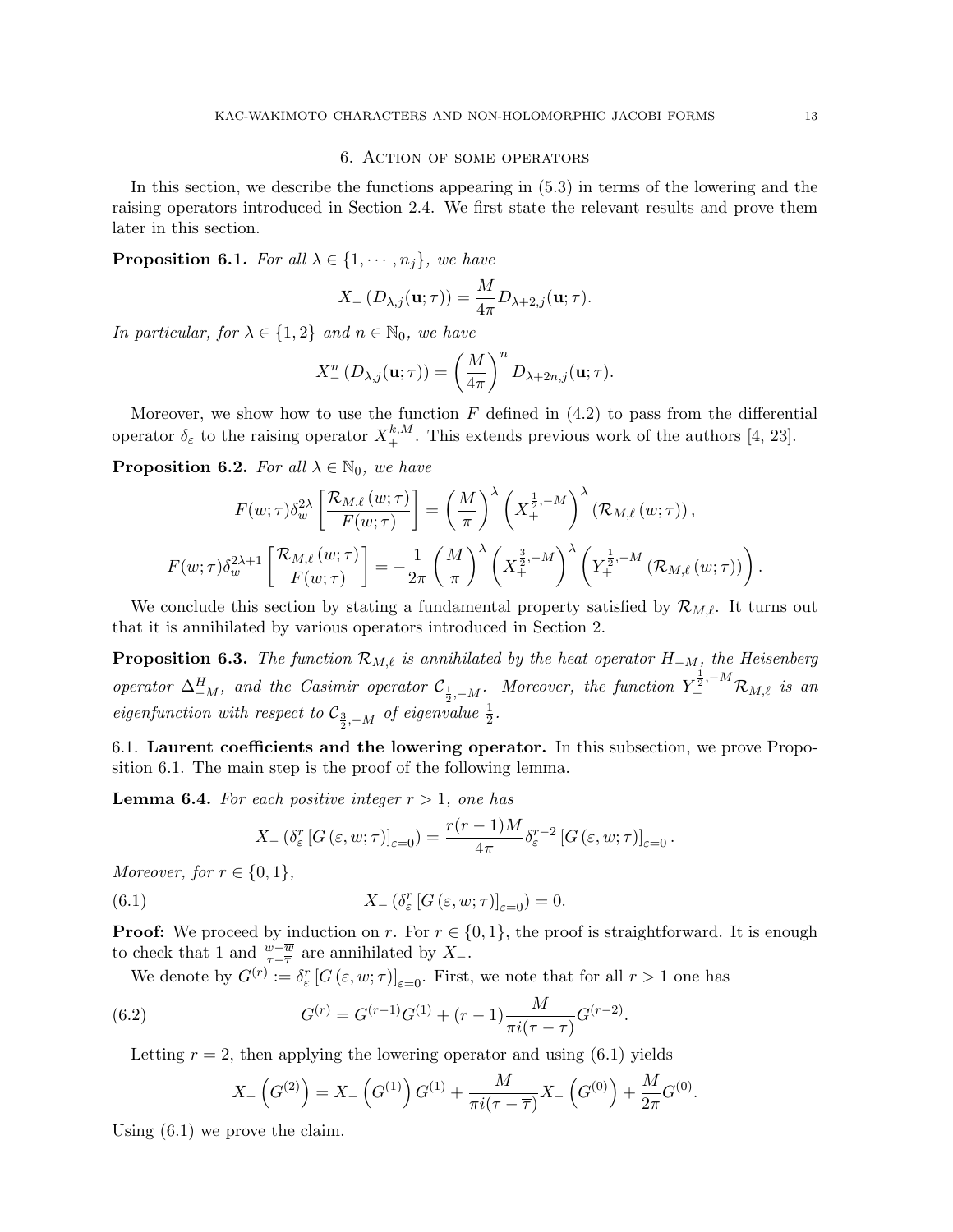Assume that the statement is true for all  $0 \leq s \leq r$ . Applying the lowering operator and using  $(6.1)$  yields

(6.3) 
$$
X_{-}\left(G^{(r)}\right) = X_{-}\left(G^{(r-1)}\right)G^{(1)} + (r-1)\frac{M}{\pi i(\tau-\overline{\tau})}X_{-}\left(G^{(r-2)}\right) + (r-1)\frac{M}{2\pi}G^{(r-2)}.
$$

By induction, we may rewrite the right-hand side of (6.3) as

$$
\frac{M(r-1)(r-2)}{4\pi}G^{(r-3)}G^{(1)} + (r-1)\frac{M}{\pi i(\tau-\overline{\tau})}\frac{M(r-2)(r-3)}{4\pi}G^{(r-4)} + (r-1)\frac{M}{2\pi}G^{(r-2)} \n= \frac{M(r-1)(r-2)}{4\pi}\left(G^{(r-3)}G^{(1)} + \frac{M(r-3)}{i\pi(\tau-\overline{\tau})}G^{(r-4)}\right) + \frac{M(r-1)}{2\pi}G^{(r-2)}.
$$

Again using (6.2), this equals

$$
\frac{M(r-1)(r-2)}{4\pi}G^{(r-2)} + \frac{M(r-1)}{2\pi}G^{(r-2)} = \frac{r(r-1)M}{4\pi}G^{(r-2)}.
$$

This conclude the inductive step.  $\Box$ 

Remark 6.5. In the previous lemma, we have applied the lowering operator with respect to the elliptic variable w. In fact, w is a function of  $\bf{u}$ . More precisely, it is a linear combination of the components of u. Therefore, one can easily see that Lemma 6.4 remains true using the lowering operator with respect to u.

The previous lemma immediately implies Proposition 6.1.

Proof of Proposition 6.1: We just prove the first claim. The second statement follows trivially. Using (4.4) and the fact that  $D_{\lambda,j}$  are holomorphic functions, we can write

$$
X_{-}(D_{\lambda,j}(\mathbf{u};\tau))=\sum_{r=0}^{n_j-\lambda}\widetilde{D}_{\lambda+r,j}(\mathbf{u};\tau)\frac{1}{r!}X_{-}(\delta_{\varepsilon}^r[G(\varepsilon,w;\tau)]_{\varepsilon=0}).
$$

By Lemma 6.4 and Remark 6.5, this equals

$$
\frac{M}{4\pi} \sum_{r=2}^{n_j - \lambda} \widetilde{D}_{\lambda+r,j}(\mathbf{u};\tau) \frac{1}{(r-2)!} \delta_{\varepsilon}^{r-2} \left[ G\left(\varepsilon, w;\tau\right) \right]_{\varepsilon=0}.
$$

Changing r into  $r + 2$  and applying again (4.4), we conclude the proof.

6.2. The non-holomorphic part  $\mathcal{R}_{M,\ell}$  and the raising operator. Our goal is to write for all  $\lambda \geq 1$ 

(6.4) 
$$
\delta_{\varepsilon}^{\lambda-1} \left[ \frac{\mathcal{R}_{M,\ell}(\varepsilon+w;\tau)}{G(\varepsilon,w;\tau)} \right]_{\varepsilon=0}
$$

in terms of the raising operator.

Remark 6.6. Note that we can write (6.4) as

$$
F(0, w; \tau) \delta_z^{\lambda - 1} \left[ \frac{\mathcal{R}_{M, \ell} (z; \tau)}{F(z - w, w; \tau)} \right]_{z = w},
$$

where F is the function defined in  $(4.2)$ . Moreover, it is straightforward to see that this equals

(6.5) 
$$
F(w;\tau)\delta_{w}^{\lambda-1}\left[\frac{\mathcal{R}_{M,\ell}(w;\tau)}{F(w;\tau)}\right],
$$

with  $F(w; \tau) := F(0, w; \tau)$ . Depending on the situation, we use the forms (6.4) or (6.5).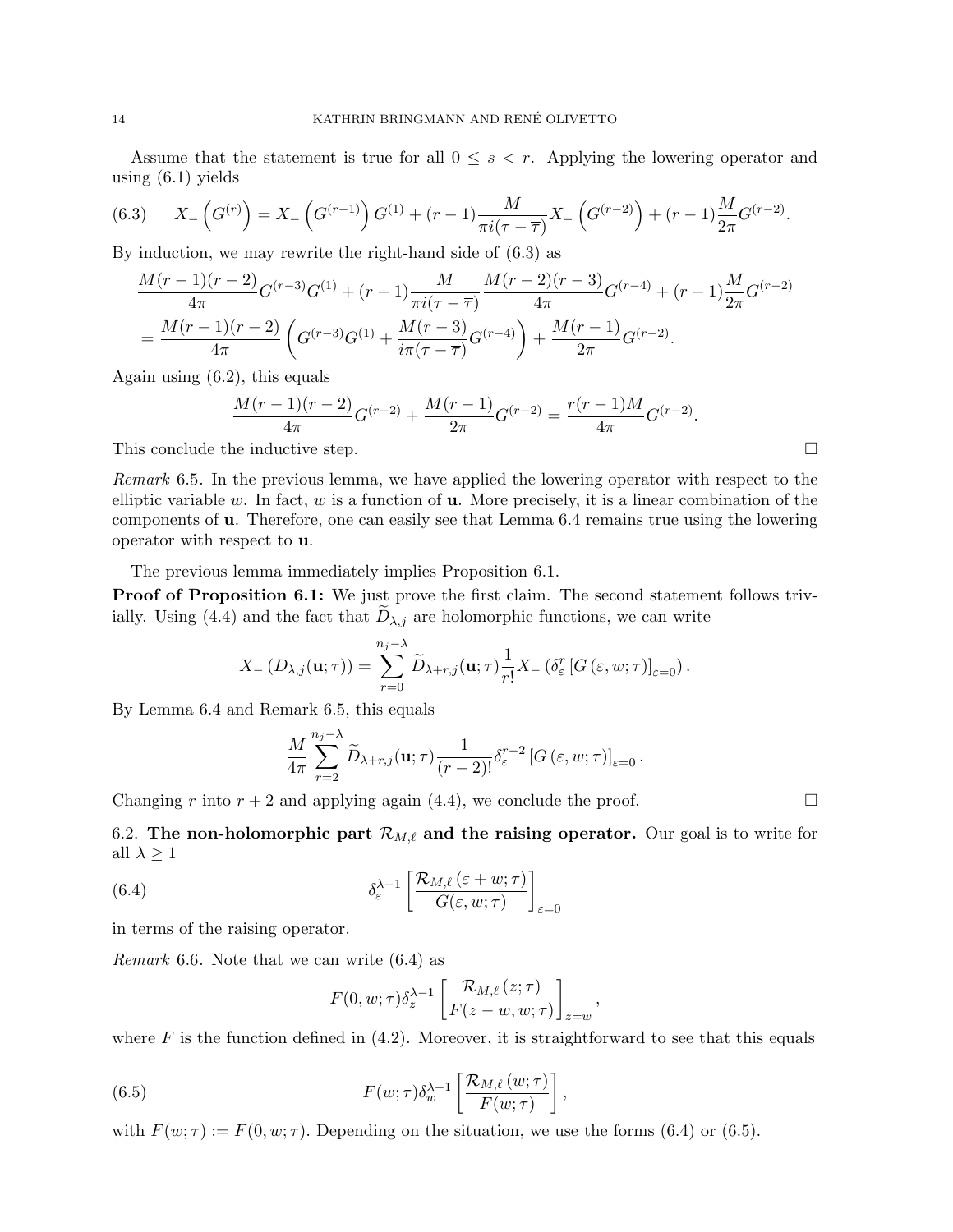In the next proposition we show how the operator  $X^{k+2,-M}_+$  commutes with  $\partial_w$ . **Proposition 6.7.** For any  $f(w; \tau) \in C^{\infty}(\mathbb{C} \times \mathbb{H})$ , one has

(6.6) 
$$
F(w;\tau)\partial_w^2\left[\frac{X_+^{k,-M}(f(w;\tau))}{F(w;\tau)}\right] = X_+^{k+2,-M}\left(F(w;\tau)\partial_w^2\left[\frac{f(w;\tau)}{F(w;\tau)}\right]\right).
$$

**Proof:** We proceed by comparing the left and the right hand side of  $(6.6)$ . In order to simplify the notation, for  $\lambda \in \mathbb{N}$ , we define

$$
\mathcal{F}_{\lambda} = \mathcal{F}_{\lambda}(w; \tau) := F(w; \tau) \partial_{w}^{\lambda} \left[ \frac{1}{F(w; \tau)} \right],
$$
  

$$
\partial_{w}^{\lambda} [f] := \partial_{w}^{\lambda} [f(w; \tau)].
$$

The left hand side of (6.6) explicitly becomes

(6.7) 
$$
\mathcal{F}_2 X_+^{k,-M}(f) + 2\mathcal{F}_1 \partial_w \left[ X_+^{k,-M}(f) \right] + \partial_w^2 \left[ X_+^{k,-M}(f) \right].
$$

Similarly, the right hand side may be written as

(6.8) 
$$
X_+^{k+2,-M}\left(\mathcal{F}_2f+2\mathcal{F}_1\partial_w\left[f\right]+\partial_w^2\left[f\right]\right).
$$

Using the general fact that for two functions  $g$  and  $h$ ,

$$
X^{k,-M}_{+}(gh) = gX^{k,-M}_{+}(h) + X^{0,0}_{+}(g)h,
$$

and noting that

$$
X_{+}^{0,0}\left( \mathcal{F}_{1}\right) =0,
$$

gives that (6.8) can be written as

(6.9) 
$$
\mathcal{F}_2 X_+^{k+2,-M}(f) + X_+^{0,0}(\mathcal{F}_2) f + 2 \mathcal{F}_1 X_+^{k+2,-M}(\partial_w[f]) + X_+^{k+2,-M}(\partial_w^2[f]) .
$$

Subtracting  $(6.7)$  from  $(6.8)$  gives that the difference between the right and the left hand side of (6.6) equals

$$
(6.10) \quad \mathcal{F}_2\left(X_+^{k+2,-M}(f) - X_+^{k,-M}(f)\right) + X_+^{0,0}(\mathcal{F}_2) f + 2\mathcal{F}_1\left(X_+^{k+2,-M}(\partial_w[f]) - \partial_w\left[X_+^{k,-M}(f)\right]\right) + X_+^{k+2,-M}(\partial_w^2[f]) - \partial_w^2\left[X_+^{k,-M}(f)\right].
$$

A direct computation yields

$$
X_{+}^{k+2,-M}(f) - X_{+}^{k,-M}(f) = \frac{4i}{\tau - \overline{\tau}}f,
$$
  

$$
X_{+}^{k+2,-M}(\partial_{w}[f]) - \partial_{w}\left[X_{+}^{k,-M}(f)\right] = \frac{2i}{\tau - \overline{\tau}}\partial_{w}[f] - 8\pi M \frac{w - \overline{w}}{(\tau - \overline{\tau})^{2}}f,
$$
  

$$
X_{+}^{k+2,-M}(\partial_{w}^{2}[f]) - \partial_{w}^{2}\left[X_{+}^{k,-M}(f)\right] = -16\pi M \frac{w - \overline{w}}{(\tau - \overline{\tau})^{2}}\partial_{w}[f] - \frac{8\pi M}{(\tau - \overline{\tau})^{2}}f.
$$

Thus, we can write (6.10) as

$$
(6.11) \quad \mathcal{F}_{2} \frac{4i}{\tau - \overline{\tau}} f + X_{+}^{0,0} \left( \mathcal{F}_{2} \right) f \n+ 2\mathcal{F}_{1} \left( \frac{2i}{\tau - \overline{\tau}} \partial_{w} \left[ f \right] - 8\pi M \frac{w - \overline{w}}{(\tau - \overline{\tau})^{2}} f \right) - 16\pi M \frac{w - \overline{w}}{(\tau - \overline{\tau})^{2}} \partial_{w} \left[ f \right] - \frac{8\pi M}{(\tau - \overline{\tau})^{2}} f.
$$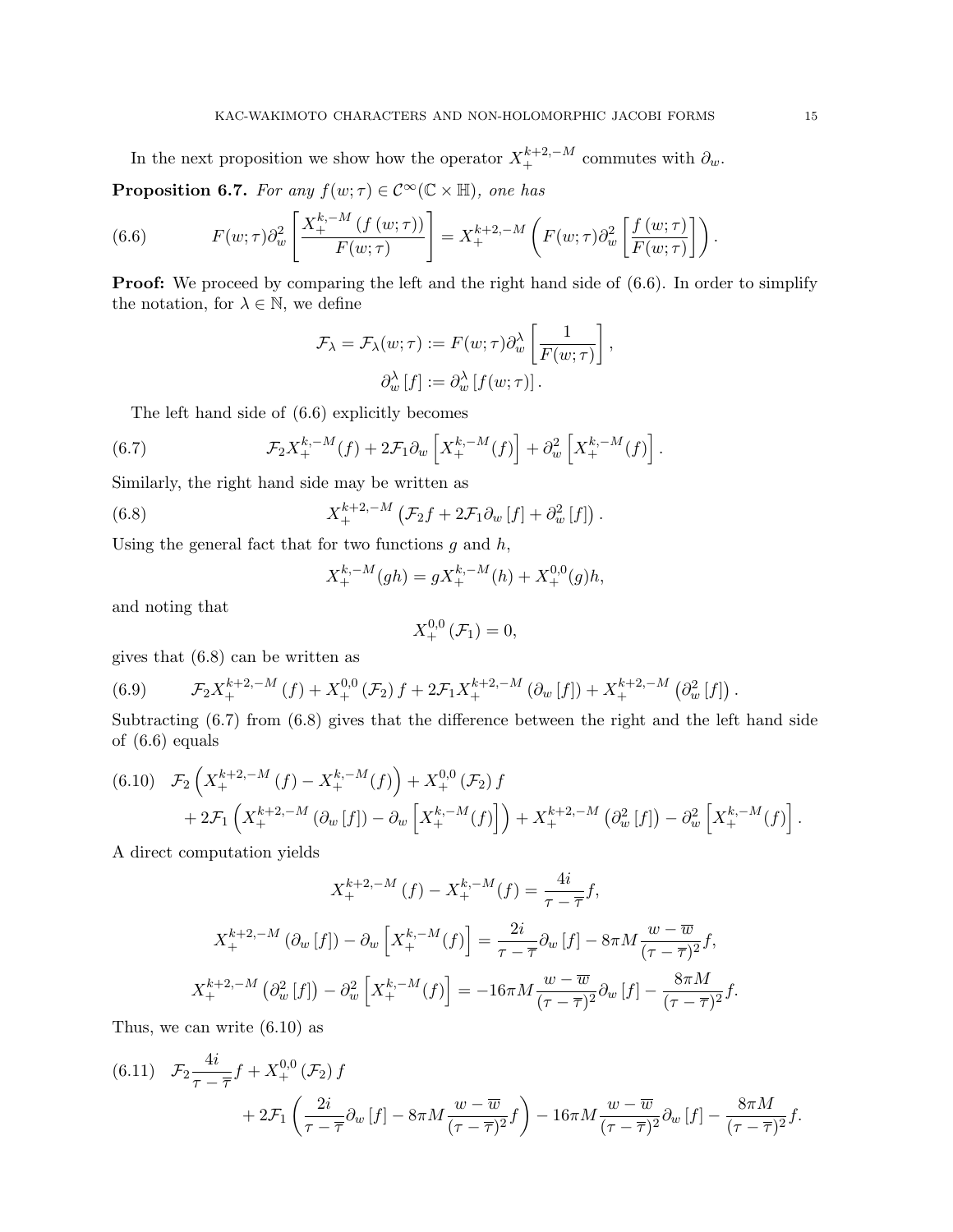To conclude the proof it is enough to show that (6.11) equals 0. This can be done with a direct computation using

(6.12) 
$$
\mathcal{F}_1 = -4\pi i M \frac{w - \overline{w}}{\tau - \overline{\tau}},
$$

(6.13) 
$$
\mathcal{F}_2 = (4\pi i M)^2 \frac{(w - \overline{w})^2}{(\tau - \overline{\tau})^2} - \frac{4\pi i M}{(\tau - \overline{\tau})},
$$

$$
X_+^{0,0}(\mathcal{F}_2) = -\frac{8\pi M}{(\tau - \overline{\tau})^2}.
$$

We now have all the ingredients to prove Proposition 6.2.

**Proof of Proposition 6.2:** The  $\lambda = 0$  case is trivial for both of the statements. For  $\lambda \geq 1$ we proceed by induction. To simplify the notation, throughout the proof we omit the variables when writing the functions.

We start by proving the first claim. For  $\lambda = 1$ , the left-hand side equals

(6.14) 
$$
\delta_w^2 [\mathcal{R}_{M,\ell}] + 2\delta_w [\mathcal{R}_{M,\ell}] F \delta_w \left[ \frac{1}{F} \right] + \mathcal{R}_{M,\ell} F \delta_w^2 \left[ \frac{1}{F} \right].
$$

Using  $(6.12)$ ,  $(6.13)$ , and the identity

$$
\delta_{\varepsilon}^{2} \left[\mathcal{R}_{M,\ell}\left(\varepsilon+w;\tau\right)\right]_{\varepsilon=0}=-4M\delta_{\tau}\left[\mathcal{R}_{M,\ell}\left(w;\tau\right)\right],
$$

which follows by Proposition 6.3, equation  $(6.14)$  equals

$$
-\frac{2M}{\pi i}\left(\partial_{\tau} + \frac{w-\overline{w}}{\tau-\overline{\tau}}\partial_w - 2\pi i M \frac{(w-\overline{w})^2}{(\tau-\overline{\tau})^2} + \frac{1}{2(\tau-\overline{\tau})}\right)\mathcal{R}_{M,\ell}.
$$

This, by definition of  $X_+$ , gives the claim for  $\lambda = 1$ .

Assume now that the statement is true for  $\lambda - 1$ , then

$$
F\delta_w^{2\lambda}\left[\frac{1}{F}\mathcal{R}_{M,\ell}\right] = \left(\frac{M}{\pi}\right)^{\lambda-1}F\delta_w^2\left[\frac{1}{F}\left(X_+^{\frac{1}{2},-M}\right)^{\lambda-1}(\mathcal{R}_{M,\ell})\right].
$$

Applying Proposition 6.7  $\lambda$  times, this expression equals

$$
\left(\frac{M}{\pi}\right)^{\lambda-1}\left(X_{+}^{\frac{5}{2},-M}\right)^{\lambda-1}\left(F\delta_{w}^{2}\left[\frac{1}{F}\mathcal{R}_{M,\ell}\right]\right)=\left(\frac{M}{\pi}\right)^{\lambda}\left(X_{+}^{\frac{1}{2},-M}\right)^{\lambda}\left(\mathcal{R}_{M,\ell}\right),
$$

as claimed.

Next we prove the second statement. For  $\lambda = 1$ , we have

$$
F\delta_w^3\left(\frac{\mathcal{R}_{M,\ell}}{F}\right) = -\frac{1}{2\pi}F\left(\delta_w^2\left[\frac{1}{F}\right]Y_+(R) + 2\delta_w\left[\frac{1}{F}\right]\delta_w\left[Y_+(\mathcal{R}_{M,\ell})\right] + \frac{1}{F}\delta_w^2\left[Y_+(\mathcal{R}_{M,\ell})\right]\right),
$$

where we have used the claim for  $\lambda = 0$ . Using (6.12) and (6.13), we write this as

(6.15) 
$$
-\frac{1}{2\pi}\left(\frac{iM}{\pi(\tau-\overline{\tau})}+(2M)^2\frac{(w-\overline{w})^2}{(\tau-\overline{\tau})^2}-4M\frac{w-\overline{w}}{\tau-\overline{\tau}}\delta_w+\delta_w^2\right)\left(Y_+(\mathcal{R}_{M,\ell})\right).
$$

A direct computation gives

$$
\delta_w^2 \left[ Y_+(\mathcal{R}_{M,\ell}) \right] = -4M \delta_\tau \left[ Y_+(\mathcal{R}_{M,\ell}) \right] + \frac{2Mi}{\pi(\tau - \overline{\tau})} Y_+(\mathcal{R}_{M,\ell}).
$$

Thus, we rewrite (6.15) as

$$
\frac{M}{\pi^2 i} \left( \frac{3}{2(\tau - \overline{\tau})} - 2\pi i M \frac{(w - \overline{w})^2}{(\tau - \overline{\tau})^2} + \frac{w - \overline{w}}{\tau - \overline{\tau}} \partial_w + \partial_\tau \right) \left( Y_+(\mathcal{R}_{M,\ell}) \right).
$$

 $\Box$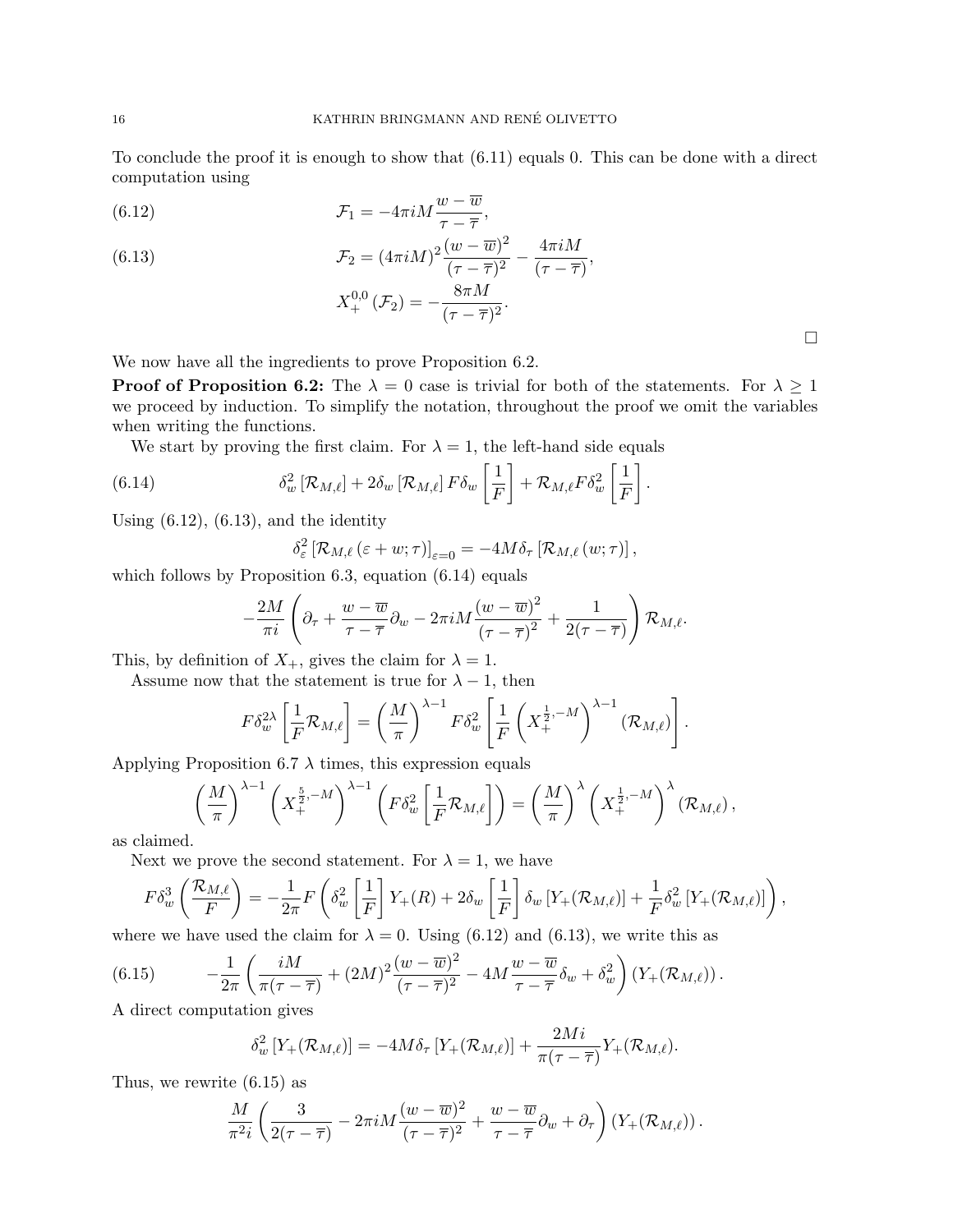This, by definition of  $X_{+}^{\frac{3}{2},-M}$ , concludes the proof for  $\lambda=1$ . Assume now that the statement is true for  $\lambda - 1$ . Then

$$
F\delta_{w}^{2\lambda+1}\left[\frac{1}{F}\mathcal{R}_{M,\ell}\right] = -\frac{1}{2\pi}\left(\frac{M}{\pi}\right)^{\lambda-1}F\delta_{w}^{2}\left[\frac{1}{F}\left(X_{+}^{\frac{3}{2},-M}\right)^{\lambda-1}\left(Y_{+}\left(\mathcal{R}_{M,\ell}\right)\right)\right]
$$

Applying Proposition 6.7  $\lambda$  times, we rewrite this as

(6.16) 
$$
-\frac{1}{2\pi}\left(\frac{M}{\pi}\right)^{\lambda-1}\left(X_{+}^{\frac{3}{2}+2,-M}\right)^{\lambda-1}\left(F\delta_{w}^{2}\left[\frac{1}{F}Y_{+}\left(\mathcal{R}_{M,\ell}\right)\right]\right).
$$

By induction, firstly using the claim for  $\lambda = 0$  and then the claim for  $\lambda = 1$ , we have

$$
F\delta_w^2\left(\frac{1}{F}Y_+(\mathcal{R}_{M,\ell})\right)=-2\pi F\delta_w^3\left[\frac{1}{F}\mathcal{R}_{M,\ell}\right]=\frac{M}{\pi}X_+^{\frac{3}{2},-M}\left(Y_+(\mathcal{R}_{M,\ell})\right).
$$

Thus, as claimed, (6.16) equals

$$
-\frac{1}{2\pi}\left(\frac{M}{\pi}\right)^{\lambda}\left(\left(X_{+}^{\frac{3}{2},-M}\right)^{\lambda}\left(Y_{+}(\mathcal{R}_{M,\ell})\right)\right).
$$

**Proof of Proposition 6.3:** A special case of the fact that  $\mathcal{R}_{M,\ell}$  is annihilated by  $H_{-M}$  is proved in [9] by the first author and Zwegers. In [23], the second author showed the general case.

Next, we prove that  $\mathcal{R}_{M,\ell}$  is annihilated by the Heisenberg operator. In order to do so, we recall that by Lemma 1.8 of [28], we have

$$
(6.17) \qquad \partial_{\overline{w}}\left[\mathcal{R}_{M,\ell+M}(w;\tau)\right] = -2i\sqrt{iM}e^{-2\pi i\ell\overline{w} - \frac{\ell^2}{4M}\overline{\tau}}\vartheta\left(2M\overline{w} - \frac{1}{2} + \ell\overline{\tau}; -2M\overline{\tau}\right)\frac{F(w;\tau)}{(\tau - \overline{\tau})^{\frac{1}{2}}}.
$$

Note that the result in Lemma 1.8 of [28] is stated in terms of a slightly different function R. We point out that  $R_{M,\ell}$  can be written in terms of R with a slight modification of the elliptic variable. The operator  $\partial_w$  acts trivially on anti-holomorphic functions, thus, using (6.17), we have that  $\Delta_M^H(\mathcal{R}_{M,\ell+M}(w;\tau))$  equals

$$
-\sqrt{iM}e^{-2\pi i\ell\overline{w}-\frac{\ell^2}{4M}\overline{\tau}}\vartheta\left(2M\overline{w}-\frac{1}{2}+\ell\overline{\tau};-2M\overline{\tau}\right)\left(-\frac{\tau-\overline{\tau}}{8\pi iM}\partial_w+\frac{1}{2}(w-\overline{w})\right)\left(\frac{F(w;\tau)}{(\tau-\overline{\tau})^{\frac{1}{2}}}\right).
$$

A direct computation gives that

$$
\left(-\frac{\tau-\overline{\tau}}{8\pi iM}\partial_w+\frac{1}{2}(w-\overline{w})\right)\left(\frac{F(w;\tau)}{(\tau-\overline{\tau})^{\frac{1}{2}}}\right)=0,
$$

therefore  $\mathcal{R}_{M,\ell}$  is annihilated by  $\Delta_{-M}^H$ .

We proceed by showing that  $\mathcal{C}_{\frac{1}{2}, -M}(\mathcal{R}_{M,\ell}) = 0$ . For this, we use Lemma 2.8. In particular, since  $\xi_{\frac{1}{2},-M}(\mathcal{R}_{M,\ell})=0$  (which can be seen easily by a direct computation), it remains to prove that

$$
X_{+}^{\frac{1}{2},-M}\left(\partial_{\overline{w}}\partial_{\overline{w}}\left(\mathcal{R}_{M,\ell+M}(w;\tau)\right)\right)=0.
$$

To see this, using (6.17), we compute

(6.18) 
$$
\partial_{\overline{w}}\partial_{\overline{w}}(\mathcal{R}_{M,\ell+M}(w;\tau)) = \partial_{\overline{w}}\left[H(\overline{w};-\overline{\tau})\right]\frac{F(w;\tau)}{(\tau-\overline{\tau})^{\frac{1}{2}}} + H(\overline{w};-\overline{\tau})\partial_{\overline{w}}\left[\frac{F(w;\tau)}{(\tau-\overline{\tau})^{\frac{1}{2}}}\right],
$$

 $\Box$ 

.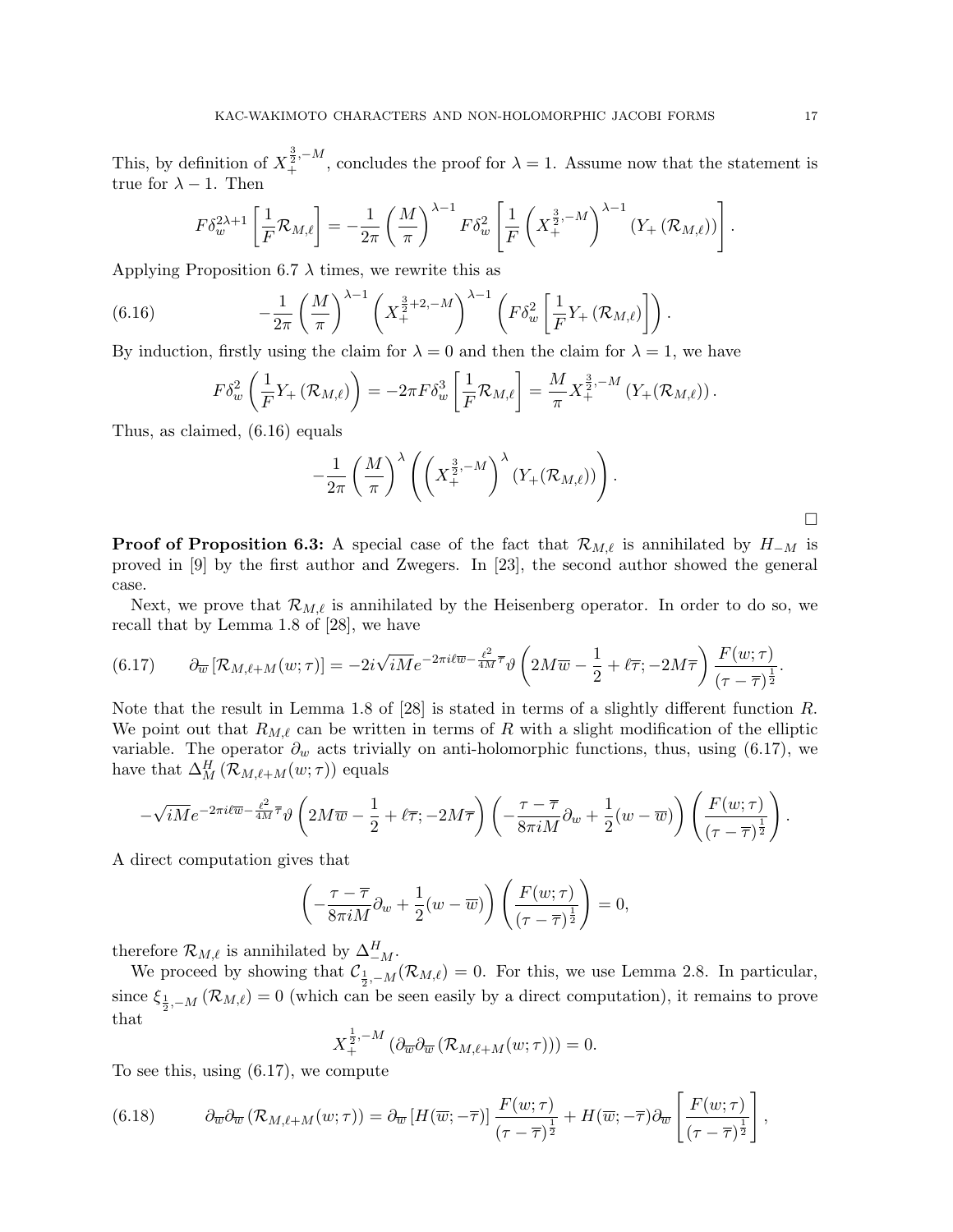where

$$
H(w;\tau) := -2i\sqrt{iM}e^{-2\pi i\ell w + \frac{\ell^2}{4M}\tau}\vartheta\left(2Mw - \frac{1}{2} + \ell\tau; 2M\tau\right).
$$

Since  $H(\overline{w}; -\overline{\tau})$  and  $\partial_{\overline{w}}[H(\overline{w}; -\overline{\tau})]$  are anti-holomorphic,  $X_{+}^{\frac{1}{2}, -M}$  acts trivially on them. Therefore, applying  $X_{+}^{\frac{1}{2},-M}$  to equation (6.18), we obtain

$$
\partial_{\overline{w}}\left[H(\overline{w};-\overline{\tau})\right]X_{+}^{\frac{1}{2},-M}\left(\frac{F(w;\tau)}{(\tau-\overline{\tau})^{\frac{1}{2}}}\right)+H(\overline{w};-\overline{\tau})X_{+}^{\frac{1}{2},-M}\left(\partial_{\overline{w}}\left[\frac{F(w;\tau)}{(\tau-\overline{\tau})^{\frac{1}{2}}}\right]\right).
$$

To conclude, a direct computation shows that

$$
X_{+}^{\frac{1}{2},-M}\left(\frac{F(w;\tau)}{(\tau-\overline{\tau})^{\frac{1}{2}}}\right)=X_{+}^{\frac{1}{2},-M}\left(\partial_{\overline{w}}\left[\frac{F(w;\tau)}{(\tau-\overline{\tau})^{\frac{1}{2}}}\right]\right)=0.
$$

The last statement follows from the previous ones, using Lemma 2.9.  $\Box$ 

6.3. The action of  $\xi_{k,M}$  and  $\xi_{k,M}^H$ . Consider the ξ-operator (see (2.8)) introduced in [7] and the Heisenberg generalization (see equation (3.1) in [8])

$$
\xi_{k,M}^H:=-\sqrt{\frac{\tau-\overline{\tau}}{2iM}}e^{-2\pi i M\frac{(z-\overline{z})^2}{\tau-\overline{\tau}}}\overline{\partial_{\overline{z}}}.
$$

In the following proposition we show the image of  $\widehat{h}_{\ell}$  under the action of these two operators.

**Proposition 6.8.** Let  $\widehat{h}_{\ell}$  be the completion of the canonical Fourier coefficients of  $\Phi$  as in (5.3). Then

$$
\xi_{\frac{1}{2},-M}(\widehat{h}_{\ell}) = 0,
$$
\n
$$
\xi_{\frac{1}{2},-M}^H(\widehat{h}_{\ell}(\mathbf{u};\tau)) = -\frac{1}{2} \sum_{j=1}^t \sum_{\lambda=1}^{n_j} \frac{\overline{\widetilde{D}_{\lambda,j}(\mathbf{u};\tau)}}{(\lambda-1)!} \delta_{\varepsilon}^{\lambda-1} \left[ \vartheta_{M,\ell} \left( w^{(j)} + \varepsilon; \tau \right) \right]_{\varepsilon=0},
$$

where  $w^{(j)}$  is given in (6.16).

**Proof:** Using the same trick used to rewrite  $(3.6)$  as  $(4.6)$ , one can see that  $(5.3)$  equals

$$
\widehat{h}_{\ell}(\mathbf{u};\tau) = h_{\ell}(\mathbf{u};\tau) - \sum_{j=1}^{t} \sum_{\lambda=1}^{n_j} \frac{\widetilde{D}_{\lambda,j}(\mathbf{u};\tau)}{(\lambda-1)!} \delta_{\varepsilon}^{\lambda-1} \left[ \frac{1}{2} R_{M,\ell} \left( w^{(j)} + \varepsilon; \tau \right) - \mathcal{E}_{M,\ell} \left( w^{(j)} + \varepsilon; \tau \right) \right]_{\varepsilon=0}.
$$

Since  $\xi_{\frac{1}{2},-M}$  and  $\xi_{\frac{1}{2},-M}^H$  annihilate holomorphic functions and commute with  $\delta_{\varepsilon}$ , it is enough to compute the action of these operators on  $R_{M,\ell}$ . A direct calculation shows that

$$
\xi_{\frac{1}{2},-M} (R_{M,\ell}(z;\tau)) = 0,
$$
  

$$
\xi_{\frac{1}{2},-M}^H (R_{M,\ell}(z;\tau)) = \vartheta_{M,\ell}(z;\tau),
$$

proving the proposition.  $\Box$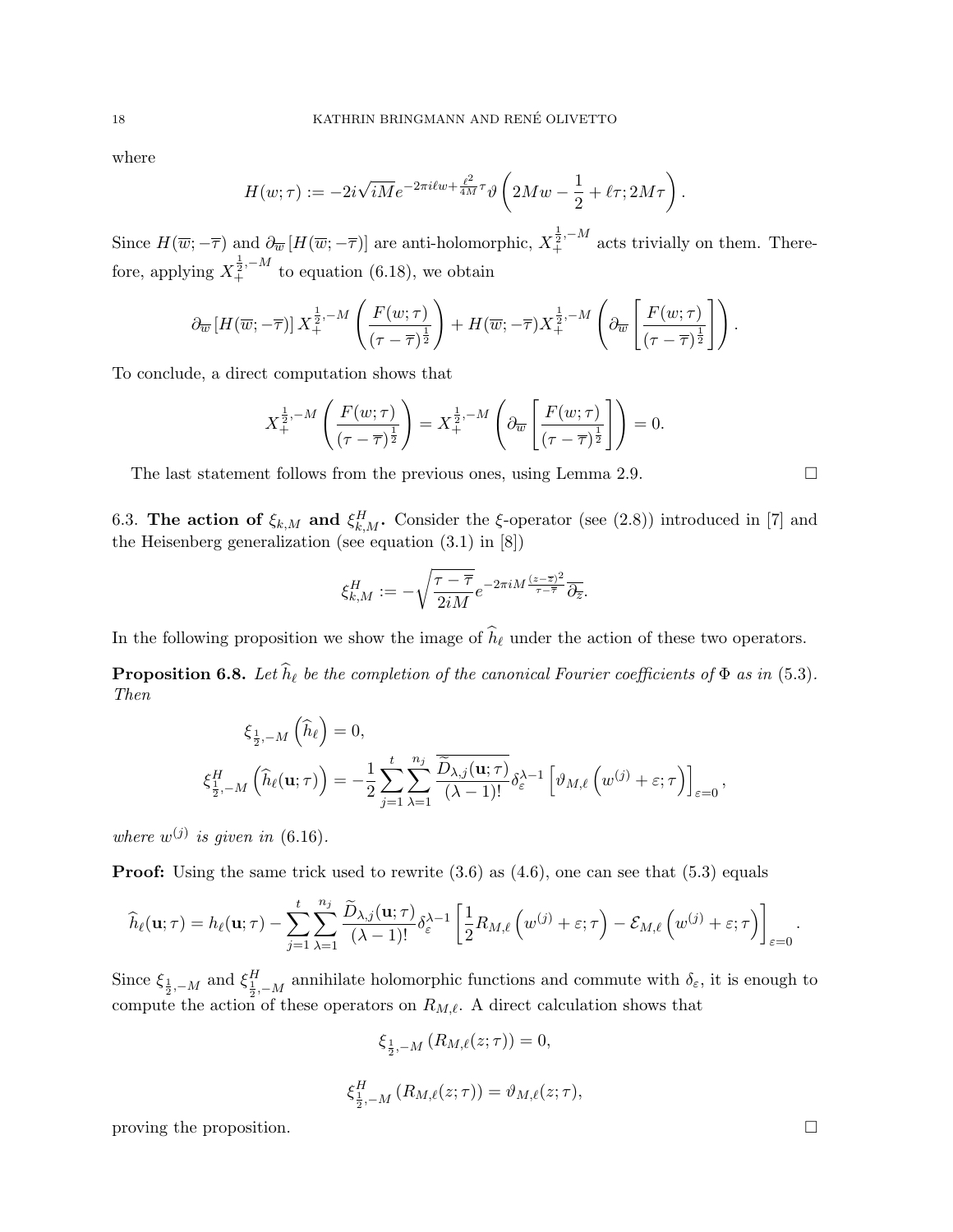# 7. Proof of Theorem 1.1 and Theorem 1.2

**Proof of Theorem 1.2:** The transformation properties of the functions  $\hat{h}_{\ell}$  are given in Corollary 5.2. It remains to show that they can be written as in (2.9). Applying Propositions 6.1 and 6.2, we rewrite  $(5.3)$  as

$$
\widehat{h}_{\ell}(\mathbf{u};\tau) = h_{\ell}(\mathbf{u};\tau) - \sum_{j=1}^{t} \sum_{\lambda=0}^{\left[\frac{n_{j}-1}{2}\right]} \frac{4^{\lambda}}{(2\lambda)!} X_{-}^{\lambda} (D_{1,j}(\mathbf{u};\tau)) \left(X_{+}^{\frac{1}{2}}\right)^{\lambda} (\mathcal{R}_{M,\ell}(w;\tau)) + \frac{1}{2\pi} \sum_{j=1}^{t} \sum_{\lambda=0}^{\left[\frac{n_{j}-2}{2}\right]} \frac{4^{\lambda}}{(2\lambda+1)!} X_{-}^{\lambda} (D_{2,j}(\mathbf{u};\tau)) \left(X_{+}^{\frac{3}{2}}\right)^{\lambda} \left(Y_{+}^{\frac{1}{2},M} [\mathcal{R}_{M,\ell}(w;\tau)]\right).
$$

In order to show that  $h_\ell$  is an almost Maass-Jacobi form, it remains to prove that the function  $R_{M,\ell}$  is the non-holomorphic part of a certain vector-valued H-harmonic Maass-Jacobi form. Since both  $\mathcal{C}_{\frac{1}{2}, -M}$  and  $\Delta_{-M}^H$  annihilate holomorphic functions, Proposition 6.3 implies that it suffices to construct a real-analytic Jacobi form whose non-holomorphic part is  $R_{M,\ell}$ . This has been proved already in Proposition 5.1 of [8] using multivariable Appell sums introduced by Zwegers in [27].

 $\Box$ 

We conclude this section recalling and proving Theorem 1.1.

**Theorem 7.1.** The multivariable Kac-Wakimoto characters ch $F_\ell$  are the holomorphic parts of mixed harmonic Maass-Jacobi forms  $\widehat{chF}_\ell$  of weight  $M - \frac{1}{2}$  $\frac{1}{2}$  and index  $L^*$  for  $\Gamma_0(2)$ . Furthermore,  $the\ functions\ \widehat{chF}_\ell$  are annihilated by  $\xi_{\frac12,-M},$  and their image under  $\xi_{\frac12,-M}^H$  lies in  $\widetilde{J}_{M-1,L^*}\otimes J_{\frac12,M}.$ 

**Proof:** Using Jacobi's triple product identity  $(3.1)$ , we can rewrite the generating function ch $F$ for the Kac-Wakimoto characters in term of  $\Phi$ , given in (1.3) (choosing  $m_r = n_j = 1$  for all r and  $j$ , namely

$$
\text{ch}F = e^{\Lambda_0} (-1)^m i^{-n} \zeta^M q^{\frac{M}{3}} \eta(\tau)^{-2M} \left( \prod_{r=1}^m \beta_r^{\frac{1}{2}} \right) \left( \prod_{j=1}^n \beta_{m+j}^{-\frac{1}{2}} \right) \Phi \left( z + \frac{\tau}{2}, \mathbf{u}; \tau \right),
$$

where  $\eta$  is the Dedekind eta function  $\eta(\tau) := q^{\frac{1}{24}} \prod_{k \geq 1} (1 - q^k)$ . Therefore, the Kac-Wakimoto characters correspond to the canonical Fourier coefficients  $h_\ell$  of  $\Phi$  choosing  $n_j = m_r = 1$  for all j and r (up to multiplication by  $\eta$ -powers and shifting of variables). In this case, we have

$$
\widehat{h}_{\ell}(\mathbf{u};\tau) = h_{\ell}(\mathbf{u};\tau) - \sum_{j=1}^{n} D_{1,j}(\mathbf{u};\tau) \mathcal{R}_{M,\ell}(w;\tau),
$$

where the Laurent coefficients  $D_{1,j}(\mathbf{u};\tau)$  are weak Jacobi forms. To conclude the proof, we recall that  $\mathcal{R}_{M,\ell}$  is the non-holomorphic part of a vector-valued H-harmonic Maass-Jacobi form. This follows from Theorem 4.5 in [27] and Proposition 6.3.

The images under  $\xi_{\frac{1}{2},-M}$  and  $\xi_{\frac{1}{2},-M}^H$  follow from Proposition 6.8.

# **REFERENCES**

- [1] R. Berndt and R. Schmidt, Elements of the representation theory of the Jacobi group, Progr. Math. 163. Birkhäuser, Basel, (1998).
- [2] R. Borcherds, Monstrous Moonshine and Monstrous Lie Superalgebras, Invent. Math. 109 (1992), 405-444.